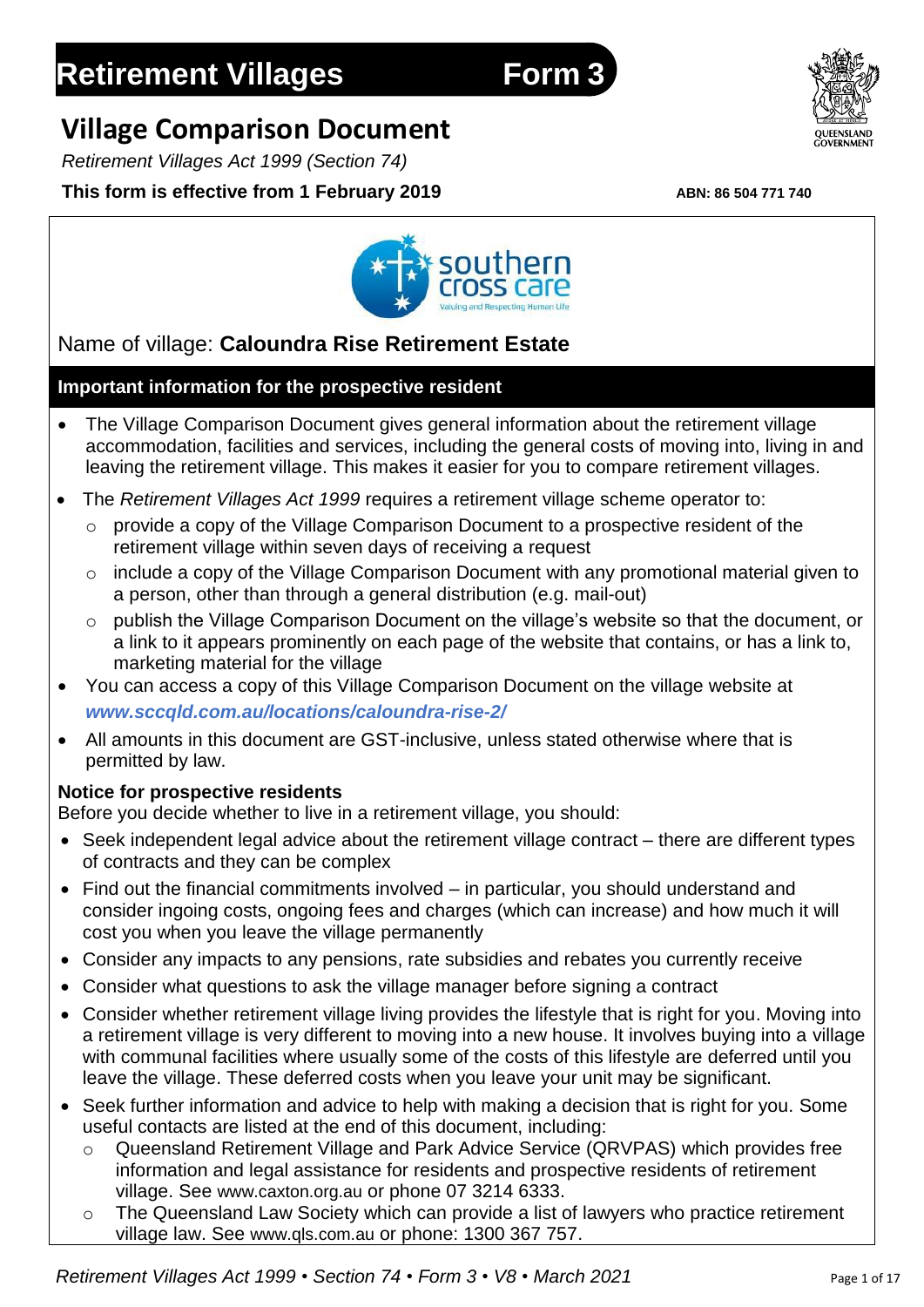#### **More information**

- If you decide to move into a retirement village, the operator will provide you with a Prospective Costs Document for your selected unit, a residence contract and other legal documents.
- By law, you must have a copy of the Village Comparison Document, the Prospective Costs Document, the village by-laws, your residence contract and all attachments to your residence contract for at least 21 days before you and the operator enter into the residence contract. This is to give you time to read these documents carefully and seek professional advice about your legal and financial interests. You have the right to waive the 21-day period if you get legal advice from a Queensland lawyer about your contract.

**The information in this Village Comparison Document is correct as at** *8 June 2022* **and applies to prospective residents.**

**Some of the information in this document may not apply to existing residence contracts.**

| Part 1 - Operator and management details                                         |                                                                                                                                                                                                                                                                                                                                                                               |  |  |
|----------------------------------------------------------------------------------|-------------------------------------------------------------------------------------------------------------------------------------------------------------------------------------------------------------------------------------------------------------------------------------------------------------------------------------------------------------------------------|--|--|
| 1.1 Retirement village<br><b>location</b>                                        | Retirement Village Name: Caloundra Rise Retirement Estate<br>Street Address: 57 Village Way<br>Suburb: Little Mountain State: Qld<br>Post Code: 4551                                                                                                                                                                                                                          |  |  |
| 1.2 Owner of the land<br>on which the<br>retirement village<br>scheme is located | Name of land owner: Southern Cross Care (QId) Ltd<br>Australian Company Number (ACN): 627 193 962<br>Address: 2078 Logan Road<br>Post Code: 4122<br>Suburb: Upper Mount Gravatt State: Qld                                                                                                                                                                                    |  |  |
| 1.3 Village operator                                                             | Name of entity that operates the retirement village (scheme operator):<br>Southern Cross Care (Qld) Ltd<br>Australian Company Number (ACN): 627 193 962<br>Address: 2078 Logan Road<br>Suburb: Upper Mount Gravatt<br>State: Qld Post Code: 4122<br>Date entity became operator: 3 November 2003 (Scheme Operator<br>entity formerly known as Southern Cross Care (QId) Inc.) |  |  |
| 1.4 Village<br>management and<br>onsite availability                             | Name of village management entity and contact details: Southern<br>Cross Care (Qld) Ltd<br>Australian Company Number (ACN): 627 193 962<br>Phone: 07 5438 0655 Email: enquiries@sccqld.com.au<br>An onsite manager (or representative) is available to residents:<br>$\boxtimes$ Full time                                                                                    |  |  |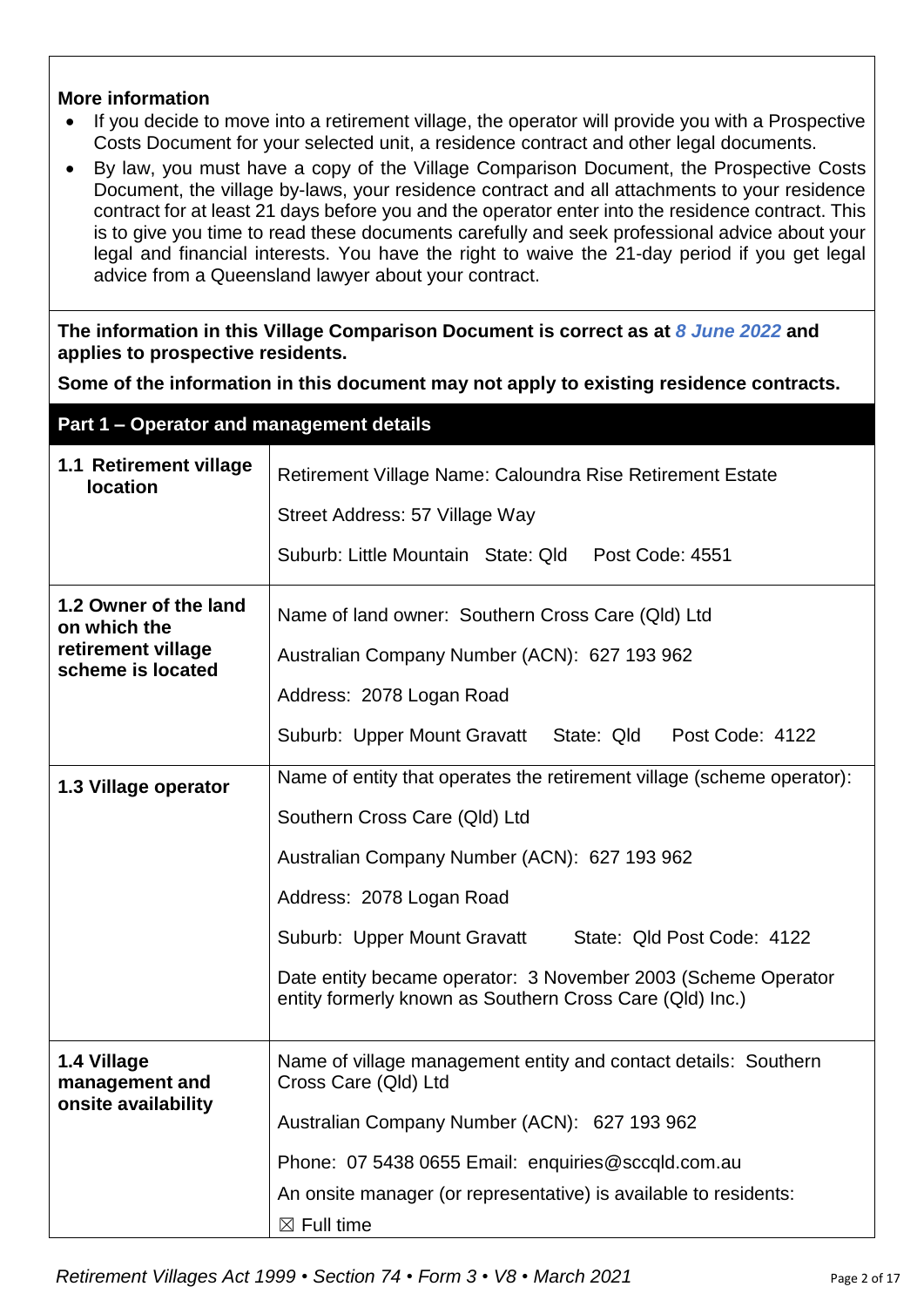|                                                                                                                  |                                                                    | Onsite availability includes:                                         |                |                                                                        |              |
|------------------------------------------------------------------------------------------------------------------|--------------------------------------------------------------------|-----------------------------------------------------------------------|----------------|------------------------------------------------------------------------|--------------|
|                                                                                                                  |                                                                    | Weekdays: Monday to Friday                                            |                |                                                                        |              |
|                                                                                                                  |                                                                    | Weekends: Not Available                                               |                |                                                                        |              |
|                                                                                                                  | 1.5 Approve closure<br>plans and transition                        | $\boxtimes$ No                                                        |                | Is there an approved transition plan for the village?                  |              |
|                                                                                                                  | plans for the<br>retirement village                                | $\boxtimes$ No                                                        |                | Is there an approved closure plan for the village?                     |              |
|                                                                                                                  | Part 2 - Age limits                                                |                                                                       |                |                                                                        |              |
|                                                                                                                  | 2.1 What age limits<br>apply to residents in<br>this village?      | 55 Years of age or over                                               |                |                                                                        |              |
|                                                                                                                  | <b>ACCOMMODATION, FACILITIES AND SERVICES</b>                      |                                                                       |                |                                                                        |              |
|                                                                                                                  | Part 3 - Accommodation units: Nature of ownership or tenure        |                                                                       |                |                                                                        |              |
| is:                                                                                                              | 3.1 Resident<br>ownership or tenure of<br>the units in the village | $\boxtimes$ Lease (non-owner resident)                                |                |                                                                        |              |
|                                                                                                                  | <b>Accommodation types</b>                                         |                                                                       |                |                                                                        |              |
| 3.2 Number of units by<br>accommodation type                                                                     |                                                                    | There are 199 units in the village, comprising 199 single story units |                |                                                                        |              |
|                                                                                                                  | and tenure                                                         |                                                                       |                |                                                                        |              |
|                                                                                                                  | <b>Accommodation</b><br>unit                                       | <b>Freehold</b>                                                       | Leasehold      | Licence                                                                | <b>Other</b> |
|                                                                                                                  | Independent living<br>units                                        | 0                                                                     | 199            | 0                                                                      | 0            |
|                                                                                                                  | <b>Studio</b><br>$\qquad \qquad \blacksquare$                      | $\overline{0}$                                                        | 0              | $\overline{0}$                                                         | $\mathbf 0$  |
|                                                                                                                  | One bedroom<br>$\overline{\phantom{a}}$                            | $\overline{0}$                                                        | $\overline{0}$ | $\mathbf 0$                                                            | $\mathbf 0$  |
|                                                                                                                  | Two bedroom<br>$\overline{\phantom{a}}$                            | $\mathbf 0$                                                           | 61             | $\mathbf 0$                                                            | $\mathbf 0$  |
|                                                                                                                  | Two bedroom +<br>$\qquad \qquad \blacksquare$<br>study             | $\overline{0}$                                                        | 94             | $\overline{0}$                                                         |              |
|                                                                                                                  | Three bedroom                                                      | $\mathbf 0$                                                           | 44             | $\overline{0}$                                                         | 0            |
|                                                                                                                  | Other                                                              | $\mathbf 0$                                                           | $\overline{0}$ | $\overline{0}$                                                         | $\mathbf 0$  |
|                                                                                                                  | Total number of units                                              | $\mathbf 0$                                                           | 199            | 0                                                                      | $\mathbf 0$  |
|                                                                                                                  |                                                                    |                                                                       |                |                                                                        |              |
| <b>Access and design</b><br>3.3 What disability<br>access and design<br>features do the units<br>and the village |                                                                    | assessed as disability compliant.                                     |                | $\boxtimes$ None. Please note that the retirement village has not been |              |

**contain?**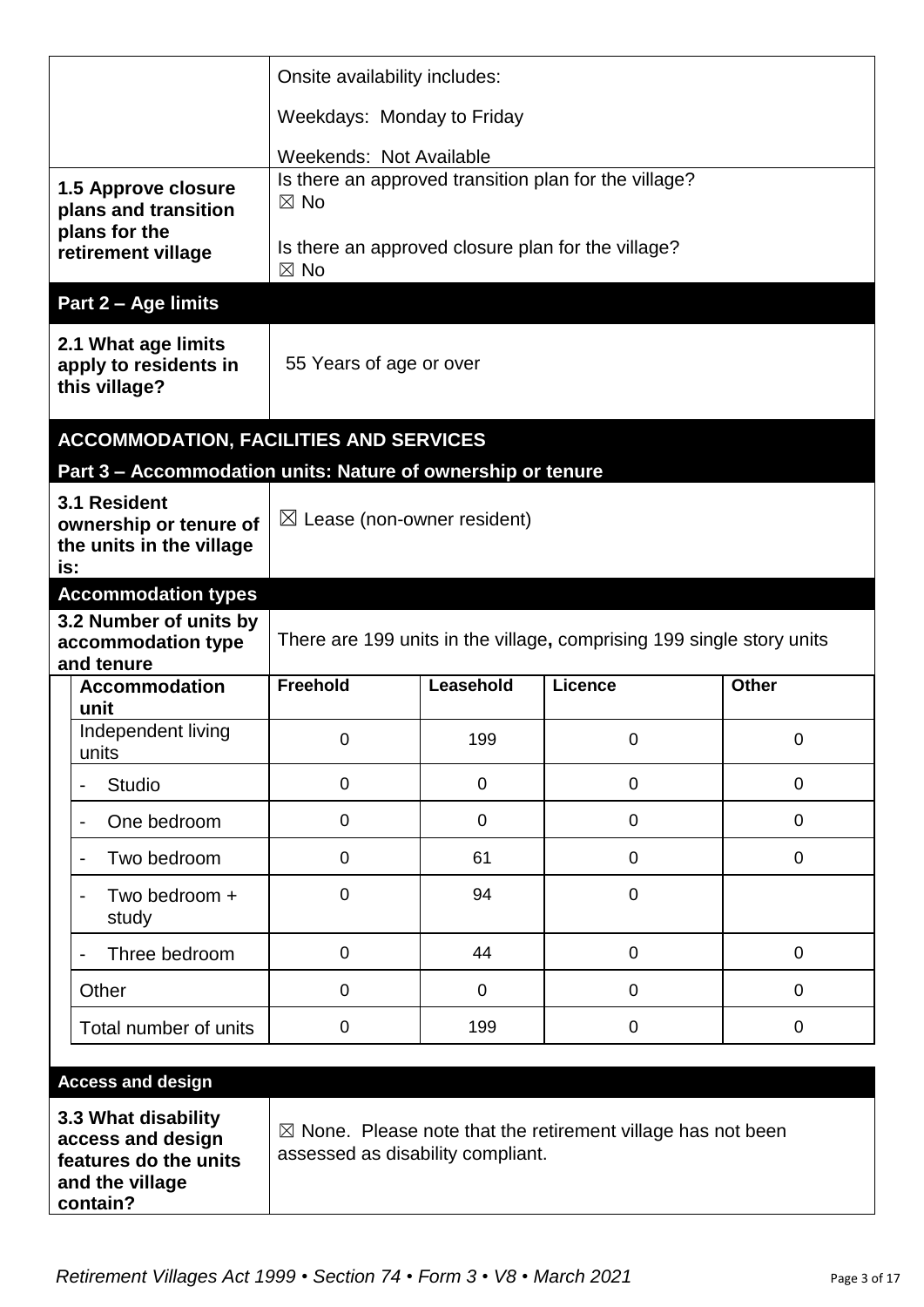| Part 4 - Parking for residents and visitors |                                                                                                                                                    |  |  |
|---------------------------------------------|----------------------------------------------------------------------------------------------------------------------------------------------------|--|--|
|                                             | All units with own garage or carport attached or adjacent<br>$\boxtimes$                                                                           |  |  |
| 4.1 What car parking<br>in the village is   | to the unit                                                                                                                                        |  |  |
| available for                               | Other parking e.g. caravan or boat:<br>$\boxtimes$                                                                                                 |  |  |
| residents?                                  | 4 covered caravan parking                                                                                                                          |  |  |
|                                             | 29 uncovered caravan parking/boat parking                                                                                                          |  |  |
|                                             | Restrictions on resident's car parking include:                                                                                                    |  |  |
|                                             | Not to park any motor vehicle on any part of the Village other                                                                                     |  |  |
|                                             | than an area set aside by the Operator for that purpose.<br>Not to obstruct the roads, pathways, entrances, exits and<br>$\bullet$                 |  |  |
|                                             | driveways in or about the Retirement Village or to use them for                                                                                    |  |  |
|                                             | any purpose other than for reasonable ingress and egress to                                                                                        |  |  |
|                                             | and from the Accommodation Unit or the Retirement Village.<br>Not to prevent or hinder the access of any other resident of the                     |  |  |
|                                             | Retirement Village to their Accommodation Unit.                                                                                                    |  |  |
| 4.2 Is parking in the                       |                                                                                                                                                    |  |  |
| village available for                       | $\boxtimes$ Yes                                                                                                                                    |  |  |
| visitors?                                   | No current restrictions                                                                                                                            |  |  |
| If yes, parking<br>restrictions include     |                                                                                                                                                    |  |  |
| <b>Part 5 - Planning and development</b>    |                                                                                                                                                    |  |  |
| 5.1 Is construction or                      | Year village construction started: 2003                                                                                                            |  |  |
| development of the                          | [Note: The Scheme Operator reserves the right to carry out future                                                                                  |  |  |
| village complete?                           | development of the village in accordance with the Act and Residence                                                                                |  |  |
|                                             | Contract]                                                                                                                                          |  |  |
|                                             | ⊠Fully developed/completed                                                                                                                         |  |  |
| 5.2 Construction,                           |                                                                                                                                                    |  |  |
| development                                 | Provide detail of any construction, development or redevelopment<br>relating to the retirement village land, including details of any related      |  |  |
| applications and                            | development approval or development applications in accordance with                                                                                |  |  |
| development<br>approvals                    | the Planning Act 2016                                                                                                                              |  |  |
| Provide details and                         | Development approval granted                                                                                                                       |  |  |
| timeframe of                                | $\boxtimes$ No<br>Development application pending                                                                                                  |  |  |
| development or<br>proposed development,     | $\boxtimes$ No                                                                                                                                     |  |  |
| including the final                         |                                                                                                                                                    |  |  |
| number and types of                         | <b>Note:</b> see notice at end of document regarding inspection of the<br>development approval documents.                                          |  |  |
| units and any new<br>facilities.            |                                                                                                                                                    |  |  |
| 5.3 Redevelopment                           |                                                                                                                                                    |  |  |
| plan under the                              | Is there an approved redevelopment plan for the village under the<br><b>Retirement Villages Act?</b>                                               |  |  |
| <b>Retirement Villages</b>                  |                                                                                                                                                    |  |  |
| Act 1999                                    | $\boxtimes$ No                                                                                                                                     |  |  |
|                                             |                                                                                                                                                    |  |  |
|                                             | The Retirement Villages Act may require a written redevelopment plan<br>for certain types of redevelopment of the village and this is different to |  |  |
|                                             | a development approval. A redevelopment plan must be approved by                                                                                   |  |  |
|                                             | the residents of the village (by a special resolution at a residents                                                                               |  |  |
|                                             | meeting) or by the Department of Housing and Public Works.                                                                                         |  |  |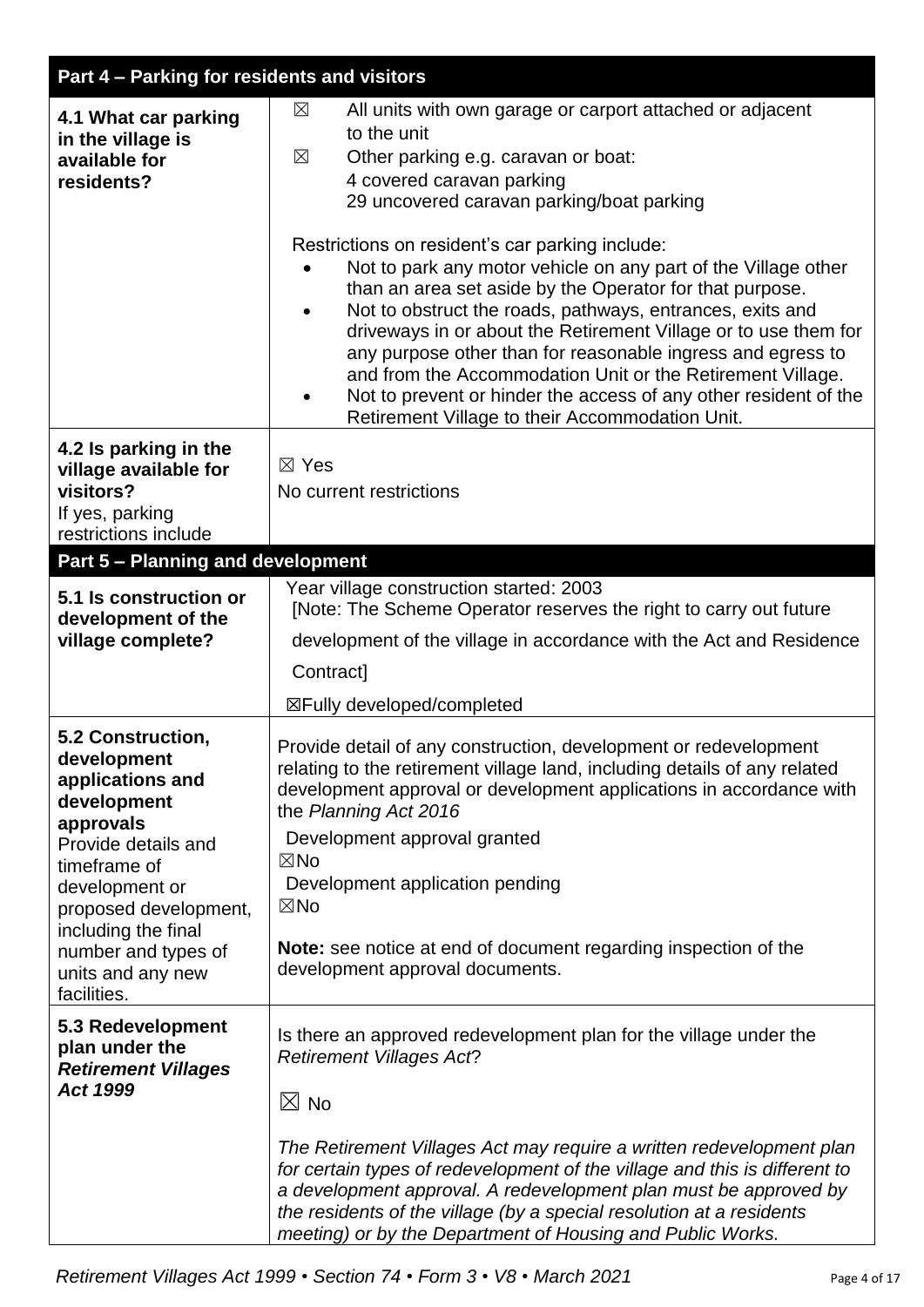|                                                                                                                                                                                                                                                                                                                                                                                                                                                                                                                                                 | <b>Note:</b> see notice at end of document regarding inspection of the<br>development approval documents.                                                                                                                                                                                                                                                                                                                                             |                                                                                                                                                                                                                                                                                                                                                                                  |
|-------------------------------------------------------------------------------------------------------------------------------------------------------------------------------------------------------------------------------------------------------------------------------------------------------------------------------------------------------------------------------------------------------------------------------------------------------------------------------------------------------------------------------------------------|-------------------------------------------------------------------------------------------------------------------------------------------------------------------------------------------------------------------------------------------------------------------------------------------------------------------------------------------------------------------------------------------------------------------------------------------------------|----------------------------------------------------------------------------------------------------------------------------------------------------------------------------------------------------------------------------------------------------------------------------------------------------------------------------------------------------------------------------------|
| Part 6 - Facilities onsite at the village                                                                                                                                                                                                                                                                                                                                                                                                                                                                                                       |                                                                                                                                                                                                                                                                                                                                                                                                                                                       |                                                                                                                                                                                                                                                                                                                                                                                  |
| 6.1 The following<br>facilities are currently<br>available to residents:                                                                                                                                                                                                                                                                                                                                                                                                                                                                        | $\boxtimes$ Activities or games room<br>$\boxtimes$ Auditorium<br>$\boxtimes$ BBQ area outdoors<br>$\boxtimes$ Billiards room<br>$\boxtimes$ Community room or centre<br>$\boxtimes$ Gardens<br>$\boxtimes$ Gym<br>$\boxtimes$ Hairdressing or beauty room<br>$\boxtimes$ Library<br>$\boxtimes$ Croquet Lawn<br>$\boxtimes$ Medical consultation room<br>$\boxtimes$ Swimming pool<br>⊠ Outdoor                                                      | $\boxtimes$ Separate lounge in community<br>centre<br>$\boxtimes$ Spa<br>$\boxtimes$ Indoor<br>⊠ Heated<br>$\boxtimes$ Storage area for boats/caravans<br>$\boxtimes$ Tennis Court (full)<br>$\boxtimes$ Village bus or transport<br>$\boxtimes$ Workshop<br>$\boxtimes$ Other<br>Recreational/social facilities<br>Grounds<br><b>Emergency call facilities</b><br>Coffee lounge |
|                                                                                                                                                                                                                                                                                                                                                                                                                                                                                                                                                 | $\boxtimes$ Heated                                                                                                                                                                                                                                                                                                                                                                                                                                    |                                                                                                                                                                                                                                                                                                                                                                                  |
| Details about any facility that is not funded from the General Services Charge paid by residents or<br>if there are any restrictions on access or sharing of facilities (e.g. with an aged care facility).<br>Service provider fees are not funded from the General Services Charge. Residents are to<br>pay directly to their service provider for the cost of the service when using the hairdressing/                                                                                                                                        |                                                                                                                                                                                                                                                                                                                                                                                                                                                       |                                                                                                                                                                                                                                                                                                                                                                                  |
| 6.2 Does the village<br>have an onsite,<br>attached, adjacent or<br>co-located residential<br>aged care facility?                                                                                                                                                                                                                                                                                                                                                                                                                               | beauty room and medical consultation room<br>$\boxtimes$ Yes<br>The aged care facility known as Southern Cross Care Caloundra is<br>operated by Southern Cross Care (Qld) Ltd and is located on the same<br>property as the retirement village.                                                                                                                                                                                                       |                                                                                                                                                                                                                                                                                                                                                                                  |
| Note: Aged care facilities are not covered by the Retirement Villages Act 1999 (Qld). The<br>retirement village operator cannot keep places free or guarantee places in aged care for residents<br>of the retirement village. To enter a residential aged care facility, you must be assessed as eligible<br>by an Aged Care Assessment Team (ACAT) in accordance with the Aged Care Act 1997 (Cwth).<br>Exit fees may apply when you move from your retirement village unit to other accommodation and<br>may involve entering a new contract. |                                                                                                                                                                                                                                                                                                                                                                                                                                                       |                                                                                                                                                                                                                                                                                                                                                                                  |
| <b>Part 7 - Services</b>                                                                                                                                                                                                                                                                                                                                                                                                                                                                                                                        |                                                                                                                                                                                                                                                                                                                                                                                                                                                       |                                                                                                                                                                                                                                                                                                                                                                                  |
| 7.1 What services are<br>provided to all village<br>residents (funded from<br>the General Services<br>Charge fund paid by<br>residents)?                                                                                                                                                                                                                                                                                                                                                                                                        | Management and administration;<br>$\bullet$<br>Gardening and day to day maintenance of village facilities;<br>Emergency call service (subject to the Resident at all times<br>maintaining a telephone connection to the Accomodation Unit);<br>Access to the village facilities (including community centre,<br>swimming pool and village bus);<br>Services as detailed each year in the operating budget for the<br>$\bullet$<br>retirement village. |                                                                                                                                                                                                                                                                                                                                                                                  |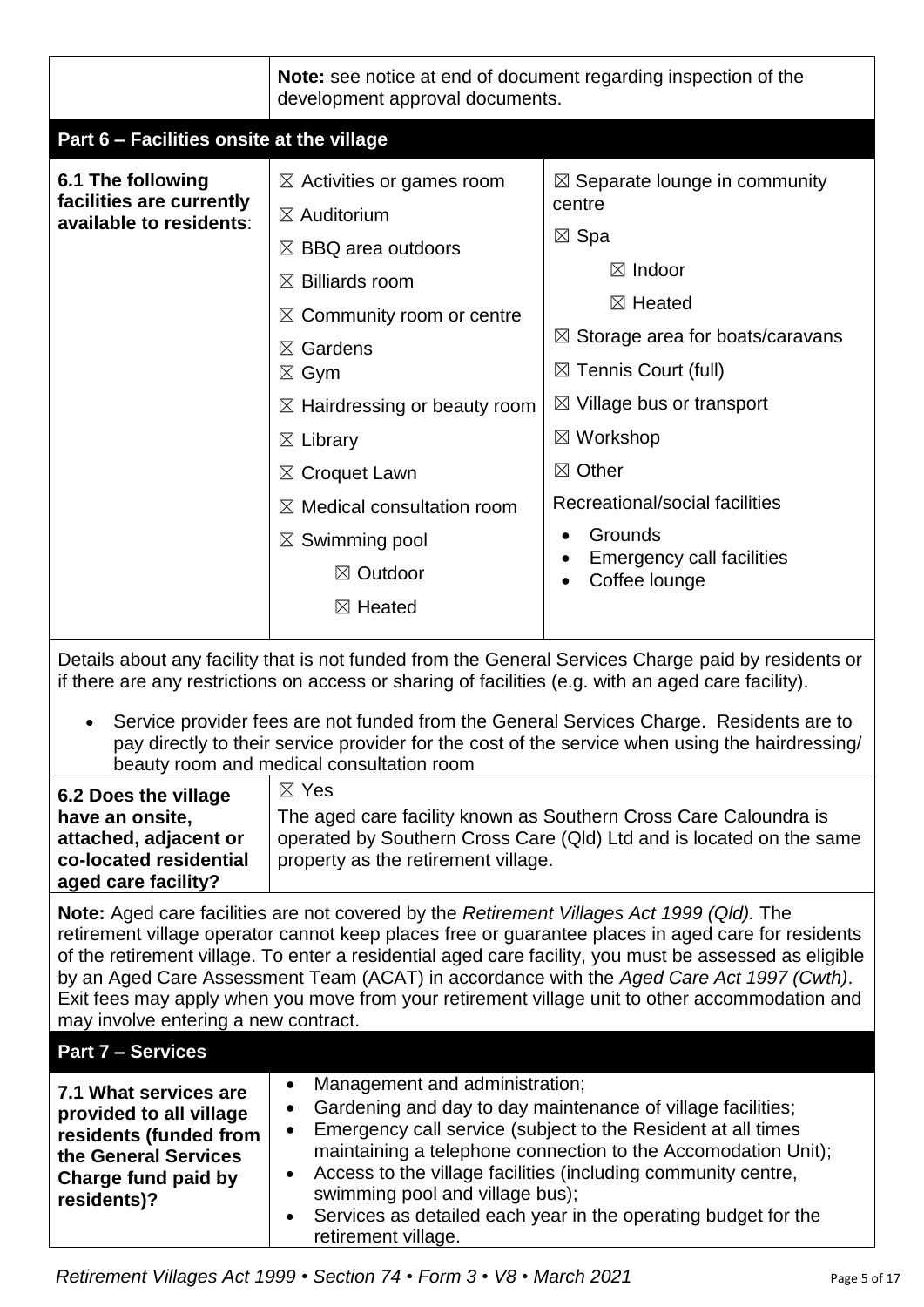| 7.2 Are optional<br>personal services<br>provided or made<br>available to residents<br>on a user-pays basis?                                                                           | $\boxtimes$ Yes<br>Access to meals provided through the Aged Care Facility<br>Southern Cross Care Caloundra on a user pay basis.<br>Access to home care services provided through Southern Cross<br>$\bullet$<br>Care (Qld) on a user pay basis where residents are eligible to<br>receive a Home Care Package or Commonwealth Home<br>Support Program.                                                                                         |  |
|----------------------------------------------------------------------------------------------------------------------------------------------------------------------------------------|-------------------------------------------------------------------------------------------------------------------------------------------------------------------------------------------------------------------------------------------------------------------------------------------------------------------------------------------------------------------------------------------------------------------------------------------------|--|
| 7.3 Does the<br>retirement village<br>operator provide<br>government funded<br>home care services<br>under the Aged Care<br>Act 1997 (Cwth)?                                           | $\boxtimes$ Yes, the operator is an Approved Provider of home care under the<br>Aged Care Act 1997 (Registered Accredited Care Supplier - RACS ID<br>number 5396)                                                                                                                                                                                                                                                                               |  |
| the retirement village provider, if one is offered.                                                                                                                                    | Note: Some residents may be eligible to receive a Home Care Package, or a Commonwealth<br>Home Support Program subsidised by the Commonwealth Government if assessed as eligible by<br>an aged care assessment team (ACAT) under the Aged Care Act 1997 (Cwth). These home care<br>services are not covered by the Retirement Villages Act 1999 (Qld).<br>Residents can choose their own approved Home Care Provider and are not obliged to use |  |
| Part 8 - Security and emergency systems                                                                                                                                                |                                                                                                                                                                                                                                                                                                                                                                                                                                                 |  |
| 8.1 Does the village<br>have a security<br>system?<br>If yes:<br>the security system<br>details are:<br>the security system<br>is monitored<br>between:                                | $\boxtimes$ Yes<br>Nightly security patrol provided by security company<br>Nightly 7 days per week                                                                                                                                                                                                                                                                                                                                              |  |
| 8.2 Does the village<br>have an emergency<br>help system?<br>If yes or optional:<br>the emergency help<br>system details are:<br>the emergency help<br>system is monitored<br>between: | $\boxtimes$ Yes - all residents<br>Emergency help system (base unit and pendant) monitored externally<br>by Tunstall<br>24 hours 7 days per week.                                                                                                                                                                                                                                                                                               |  |
| 8.3 Does the village<br>have equipment that<br>provides for the safety<br>or medical emergency<br>of residents?                                                                        | $\boxtimes$ Yes<br>First aid kit<br>Fire extinguishers                                                                                                                                                                                                                                                                                                                                                                                          |  |
| <b>COSTS AND FINANCIAL MANAGEMENT</b>                                                                                                                                                  |                                                                                                                                                                                                                                                                                                                                                                                                                                                 |  |
|                                                                                                                                                                                        | Part 9 - Ingoing contribution - entry costs to live in the village                                                                                                                                                                                                                                                                                                                                                                              |  |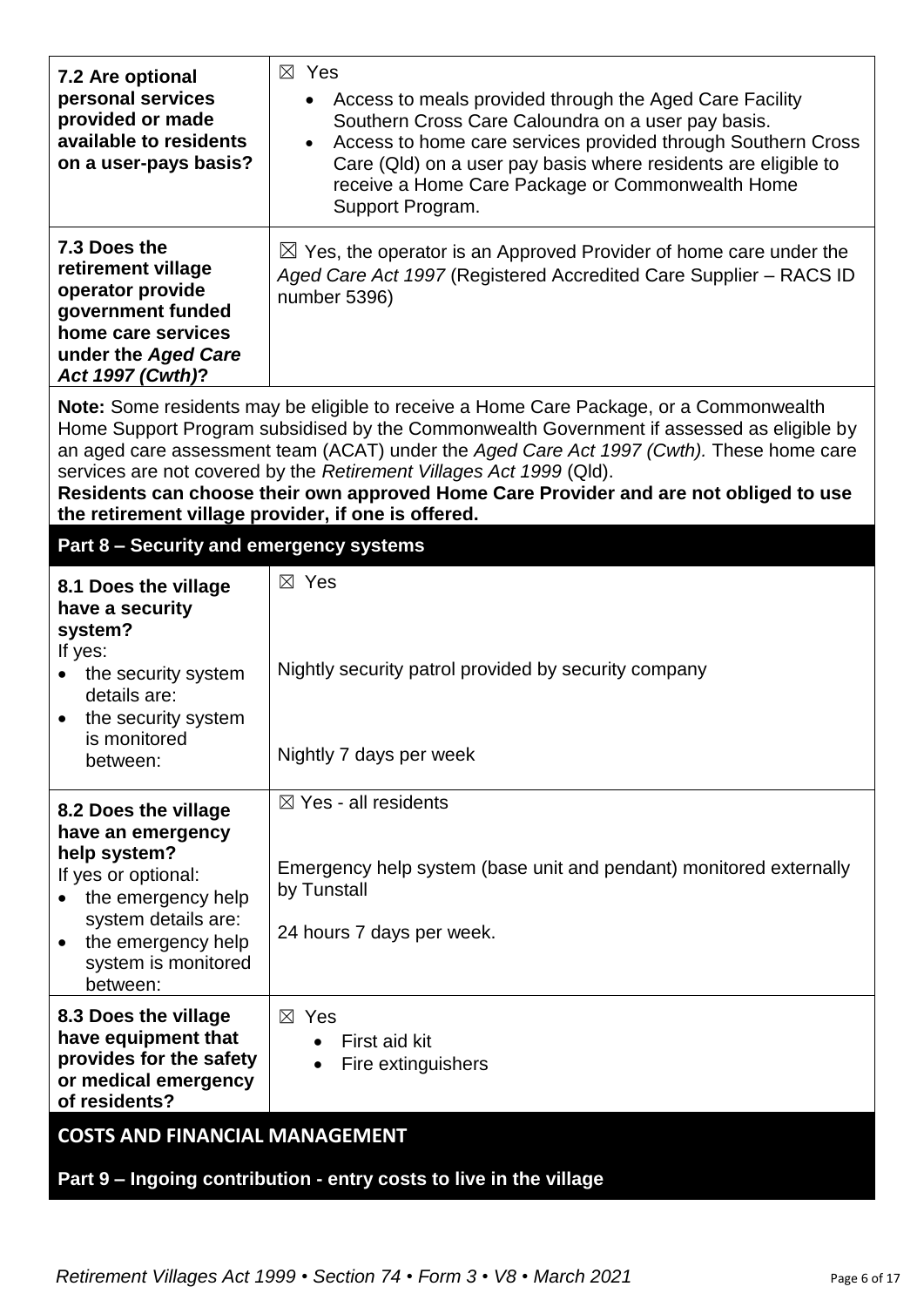*An ingoing contribution is the amount a prospective resident must pay under a residence contract to secure a right to reside in the retirement village. The ingoing contribution is also referred to as the sale price or purchase price. It does not include ongoing charges such as rent or other recurring fees.*

| 9.1 What is the                                                                                         | <b>Accommodation Unit</b>                                           |                                                        | Range of ingoing contribution                                                                                                                                                                                                                                                                                                                                                                                                                           |
|---------------------------------------------------------------------------------------------------------|---------------------------------------------------------------------|--------------------------------------------------------|---------------------------------------------------------------------------------------------------------------------------------------------------------------------------------------------------------------------------------------------------------------------------------------------------------------------------------------------------------------------------------------------------------------------------------------------------------|
| estimated ingoing                                                                                       | Independent living units                                            |                                                        |                                                                                                                                                                                                                                                                                                                                                                                                                                                         |
| contribution (sale                                                                                      | Two bedrooms                                                        |                                                        | \$410,000.00 to \$595,000.00                                                                                                                                                                                                                                                                                                                                                                                                                            |
| price) range for all<br>types of units in the                                                           | Three bedrooms                                                      |                                                        | \$640,000.00 to \$810,000.00                                                                                                                                                                                                                                                                                                                                                                                                                            |
| village                                                                                                 | Serviced units                                                      |                                                        |                                                                                                                                                                                                                                                                                                                                                                                                                                                         |
|                                                                                                         | <b>Full range of ingoing</b><br>contributions for all unit<br>types |                                                        | \$410,000.00 to \$810,000.00                                                                                                                                                                                                                                                                                                                                                                                                                            |
| 9.2 Are there different<br>financial options<br>available for paying                                    | $\boxtimes$ Yes<br>contribution and less or no exit fee.            |                                                        | If yes: set out how the contract options work e.g. pay a higher ingoing                                                                                                                                                                                                                                                                                                                                                                                 |
| the ingoing<br>contribution and exit<br>fee or other fees and<br>charges under a<br>residence contract? | <b>Capital Share</b><br><b>Option</b>                               | $\bullet$<br>$\bullet$<br>$\bullet$                    | Under the Capital Share Option, the Resident:<br>pays an ingoing contribution<br>is entitled to share 50% of capital gain (if any)<br>is liable to share 50% of capital loss (if any)<br>pays a minimum of 8% divided by 365 (i.e. 1<br>day) exit fee of the Ingoing Contribution amount<br>applying to the resident<br>pays a maximum 34% exit fee (calculated on a<br>pro-rata basis) of the Ingoing Contribution<br>amount applying to the resident. |
|                                                                                                         | <b>Upfront Value</b><br><b>Option</b>                               | $\bullet$<br>$\bullet$<br>$\bullet$<br>to the resident | Under the Upfront Value Option, the Resident:<br>pays an ingoing contribution.<br>receives an agreed Discount Amount.<br>is not entitled to capital gain (if any)<br>is not liable for capital loss (if any)<br>pays a minimum 8% divided by 365 (i.e. 1 day)<br>exit of the Ingoing Contribution amount applying<br>pays a maximum 34% exit fee (calculated on a<br>pro-rata basis) of the Ingoing Contribution<br>amount applying to the resident.    |
|                                                                                                         | <u>Future</u><br><u>Savings</u><br><u>Option</u>                    | $\bullet$<br>to the resident                           | Under the Future Savings Option, the Resident:<br>pays an ingoing contribution.<br>is not entitled to capital gain (if any)<br>is not liable for capital loss (if any)<br>pays a minimum 8% divided by 365 (i.e. 1 day)<br>exit of the Ingoing Contribution amount applying<br>pays a maximum 26% exit fee (calculated on a<br>pro-rata basis) of the Ingoing Contribution<br>amount applying to the resident.                                          |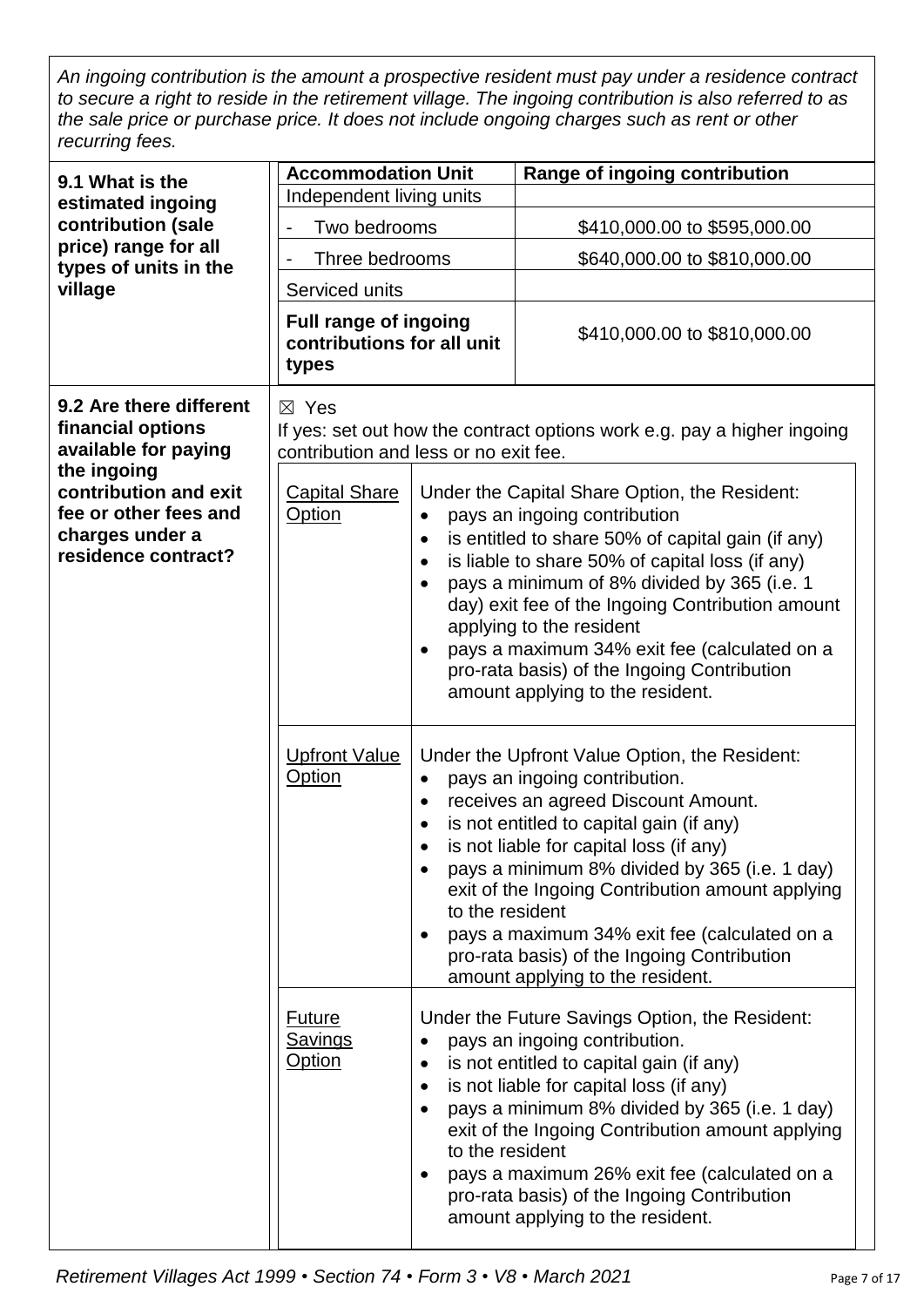| 9.3 What other entry<br>costs do residents<br>need to pay? | $\boxtimes$ Costs related to your residence contract<br>$\boxtimes$ Costs related to any other contract e.g.<br>(specify) Advance payment of General Services Charge                                                                                                   |                                     |
|------------------------------------------------------------|------------------------------------------------------------------------------------------------------------------------------------------------------------------------------------------------------------------------------------------------------------------------|-------------------------------------|
|                                                            | $\boxtimes$ Other costs (specify)<br>Conveyance and settlement fee<br>$\bullet$<br>(excludes costs to prepare contract)<br>• Titles office registration fees (as at 01/08/2020)<br>lodging agent fees,<br>(*Cost amounts are subject to change as notified in writing) | \$800.00*<br>\$234.00*<br>$$27.50*$ |

## **Part 10 – Ongoing Costs - costs while living in the retirement village**

**General Services Charge:** Residents pay this charge for the general services supplied or made available to residents in the village, which may include management and administration, gardening and general maintenance and other services or facilities for recreation and entertainment described at 7.1.

**Maintenance Reserve Fund contribution:** Residents pay this charge for maintaining and repairing (but not replacing) the village's capital items e.g. communal facilities, swimming pool. This fund may or may not cover maintaining or repairing items in your unit, depending on the terms of your residence contract.

The budgets for the General Services Charges Fund and the Maintenance Reserve Fund are set each financial year and these amounts can increase each year. The amount to be held in the Maintenance Reserve Fund is determined by the operator using a quantity surveyor's report. **Note:** The following ongoing costs are all stated as weekly amounts to help you compare the costs of different villages. However, the billing period for these amounts may not be weekly.

#### **10.1 Current weekly rates of General Services Charge and Maintenance Reserve Fund contribution**

| <b>Type of Unit</b>       | <b>General Services Charge</b><br>(weekly) | <b>Maintenance Reserve Fund</b><br>contribution<br>(weekly) |
|---------------------------|--------------------------------------------|-------------------------------------------------------------|
| All units pay a flat rate | \$94.92 (\$412.45 per month)               | \$24.09 (\$104.67 per month)                                |

#### **Last three years of General Services Charge and Maintenance Reserve Fund contribution**

|                           |                                                                                               |                         |                             | במטר מחיסט וועסטור שטחטומו סטרווטט סחמוקט מחמות המחזמיות ווטסטו וט בימוח טטומומט |                                        |                               |               |
|---------------------------|-----------------------------------------------------------------------------------------------|-------------------------|-----------------------------|----------------------------------------------------------------------------------|----------------------------------------|-------------------------------|---------------|
|                           | <b>Financial</b>                                                                              | <b>General Services</b> |                             | Overall %                                                                        |                                        | <b>Maintenance</b>            | Overall %     |
|                           | year                                                                                          | Charge (range)          |                             | change from                                                                      |                                        | <b>Reserve Fund</b>           | change from   |
|                           |                                                                                               | (weekly)                |                             | previous year                                                                    |                                        | contribution (range)          | previous year |
|                           |                                                                                               |                         |                             |                                                                                  | (weekly)                               |                               | $(+ or -)$    |
|                           | 2021/22                                                                                       | \$94.92 to \$94.92      |                             | 5.81%                                                                            |                                        | \$24.09 to \$24.09            | -4.84%        |
|                           | 2020/21                                                                                       | \$89.71 to \$89.71      |                             | $-3.68%$                                                                         |                                        | \$25.32 to \$25.31            | 15.79%        |
|                           | 2019/20                                                                                       | \$101.18 to \$101.18    |                             | $+8.34%$                                                                         |                                        | \$23.75 to \$23.75            | $+14.40%$     |
|                           | 10.2 What costs<br>relating to the units<br>are not covered by the<br><b>General Services</b> |                         |                             | $\boxtimes$ Contents insurance                                                   |                                        | $\boxtimes$ Telephone         |               |
|                           |                                                                                               |                         | $\boxtimes$ Electricity     |                                                                                  | $\boxtimes$ Internet                   |                               |               |
|                           |                                                                                               |                         | $\boxtimes$ Gas             |                                                                                  | $\boxtimes$ Pay TV                     |                               |               |
| <b>Charge? (residents</b> |                                                                                               |                         |                             |                                                                                  | $\boxtimes$ Other (specify) individual |                               |               |
|                           | will need to pay these                                                                        |                         |                             |                                                                                  |                                        | services arranged by resident |               |
|                           | costs separately)                                                                             |                         |                             |                                                                                  |                                        |                               |               |
|                           | 10.3 What other                                                                               |                         | $\boxtimes$ Unit fixtures   |                                                                                  |                                        |                               |               |
|                           | ongoing or occasional                                                                         |                         | $\boxtimes$ Unit fittings   |                                                                                  |                                        |                               |               |
|                           | costs for repair,                                                                             |                         | $\boxtimes$ Unit appliances |                                                                                  |                                        |                               |               |
|                           | maintenance and                                                                               |                         |                             |                                                                                  |                                        |                               |               |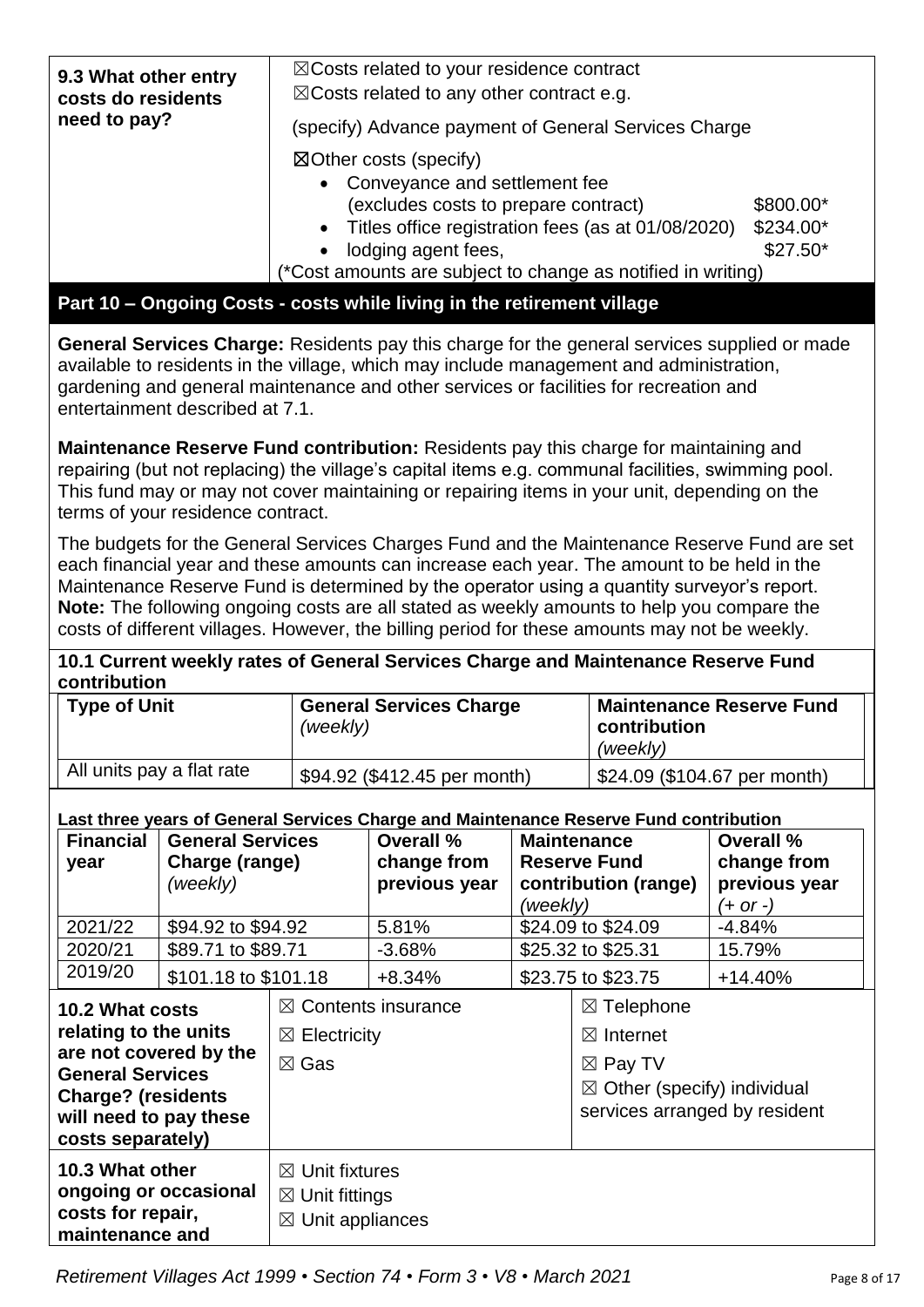| replacement of items<br>in, on or attached to<br>the units are residents<br>responsible for and<br>pay for while residing<br>in the unit?                                                              | Additional information:<br>Please see Lease Item 18 Clause 9.6.7 in relation to the residents<br>obligations for repair, maintenance and replacement of items in or<br>attached to the units while residing in the unit.                                                                                                                                                                                                                                                             |                                                                                                                                                                                                                   |                        |  |
|--------------------------------------------------------------------------------------------------------------------------------------------------------------------------------------------------------|--------------------------------------------------------------------------------------------------------------------------------------------------------------------------------------------------------------------------------------------------------------------------------------------------------------------------------------------------------------------------------------------------------------------------------------------------------------------------------------|-------------------------------------------------------------------------------------------------------------------------------------------------------------------------------------------------------------------|------------------------|--|
| 10.4 Does the operator<br>offer a maintenance<br>service or help<br>residents arrange<br>repairs and<br>maintenance for their<br>unit?                                                                 | $\boxtimes$ Yes<br>If yes: provide details, including any charges for this service.<br>Staff are available on request to provide support to residents to arrange<br>their repairs and maintenance. All costs for repairs and maintenance<br>to residents units must be paid by the resident in accordance with their<br>Lease terms (Note: Lease Item 18 Clause 9.6.7). The fees are<br>dependent on the particular service and will be disclosed prior to<br>undertaking the works. |                                                                                                                                                                                                                   |                        |  |
| Part 11 - Exit fees - when you leave the village                                                                                                                                                       |                                                                                                                                                                                                                                                                                                                                                                                                                                                                                      |                                                                                                                                                                                                                   |                        |  |
| A resident may have to pay an exit fee to the operator when they leave their unit or when the right<br>to reside in their unit is sold. This is also referred to as a 'deferred management fee' (DMF). |                                                                                                                                                                                                                                                                                                                                                                                                                                                                                      |                                                                                                                                                                                                                   |                        |  |
| 11.1 Do residents pay<br>an exit fee when they<br>permanently leave<br>their unit?                                                                                                                     | If yes: the exit fee is calculated as:<br>Contribution amount.                                                                                                                                                                                                                                                                                                                                                                                                                       | $\boxtimes$ Yes – all residents pay an exit fee but the way this is worked out<br>may vary depending on each resident's residence contract<br>The applicable exit fee percentage amount of the resident's Ingoing |                        |  |
| Time period from date<br>of occupation of unit to<br>the date the resident                                                                                                                             | Exit fee calculation based on your ingoing contribution amount                                                                                                                                                                                                                                                                                                                                                                                                                       |                                                                                                                                                                                                                   |                        |  |
| ceases to reside in the<br>unit                                                                                                                                                                        | <b>Capital Share*</b>                                                                                                                                                                                                                                                                                                                                                                                                                                                                | <b>Upfront Value*</b>                                                                                                                                                                                             | <b>Future Savings*</b> |  |
| Not more than 1 year                                                                                                                                                                                   | 8%                                                                                                                                                                                                                                                                                                                                                                                                                                                                                   | 8%                                                                                                                                                                                                                | 8%                     |  |
| More than 1 year but<br>less than 2 years                                                                                                                                                              | 15%                                                                                                                                                                                                                                                                                                                                                                                                                                                                                  | 15%                                                                                                                                                                                                               | 15%                    |  |
| More than 2 years but<br>less than 3 years                                                                                                                                                             | 21%                                                                                                                                                                                                                                                                                                                                                                                                                                                                                  | 21%                                                                                                                                                                                                               | 21%                    |  |
| More than 3 years but<br>less than 4 years                                                                                                                                                             | 26%                                                                                                                                                                                                                                                                                                                                                                                                                                                                                  | 26%                                                                                                                                                                                                               | 26%                    |  |
| More than 4 years but<br>less than 5 years                                                                                                                                                             | 30%                                                                                                                                                                                                                                                                                                                                                                                                                                                                                  | 30%                                                                                                                                                                                                               | 26%                    |  |
| More than 5 years but<br>less than 6 years                                                                                                                                                             | 33%                                                                                                                                                                                                                                                                                                                                                                                                                                                                                  | 33%                                                                                                                                                                                                               | 26%                    |  |
| More than 6 years but<br>less than 7 years                                                                                                                                                             | 34%                                                                                                                                                                                                                                                                                                                                                                                                                                                                                  | 34%                                                                                                                                                                                                               | 26%                    |  |
| More than 7years                                                                                                                                                                                       | 34%                                                                                                                                                                                                                                                                                                                                                                                                                                                                                  | 34%                                                                                                                                                                                                               | 26%                    |  |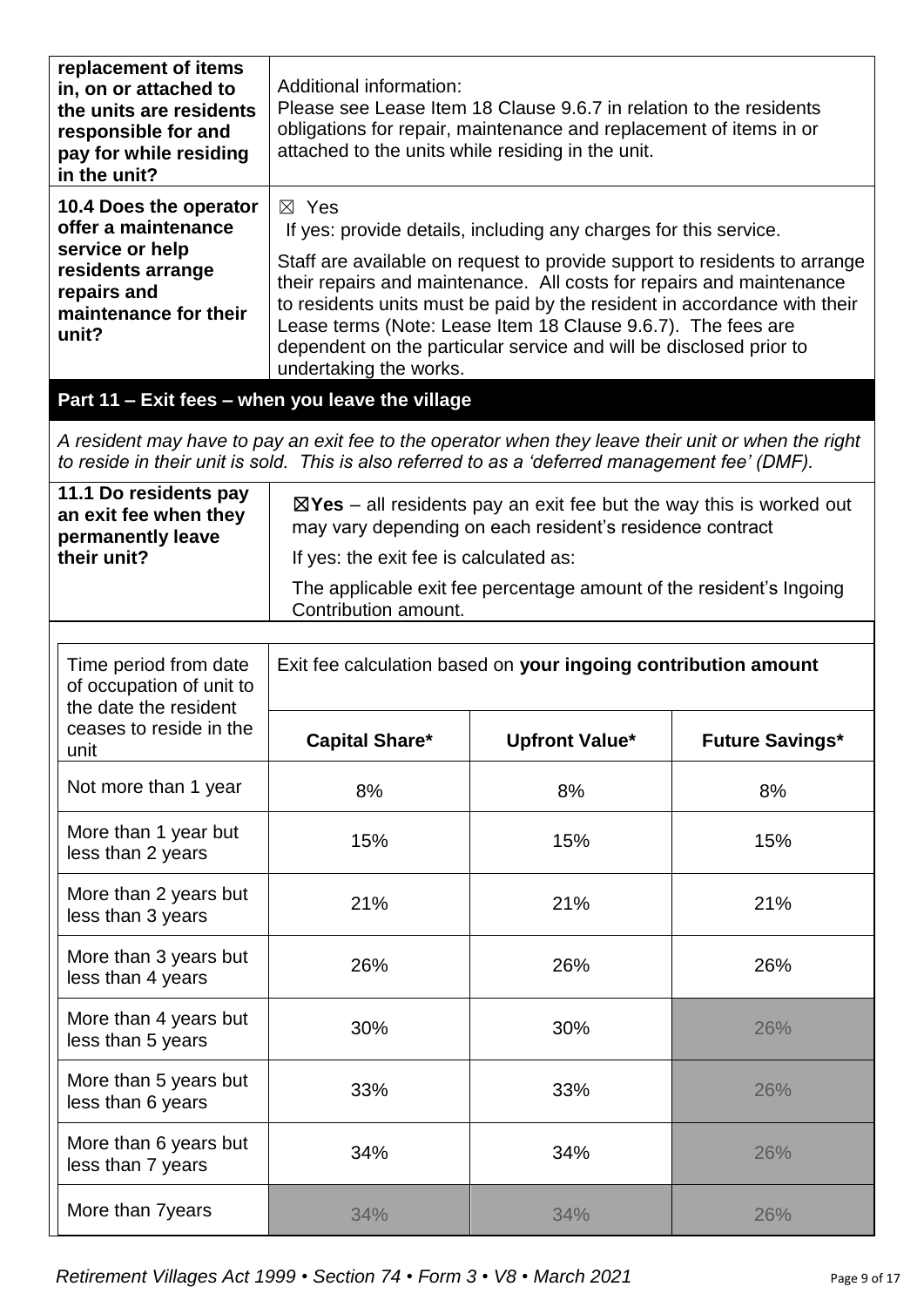| on a daily basis.                                                            | Note: if the period of occupation is not a whole number of years, the exit fee will be worked out                                                                                                                                                                                                                                                                                                                                                                                                                                                                                                                                                                                                                                                                                                                                                             |  |  |
|------------------------------------------------------------------------------|---------------------------------------------------------------------------------------------------------------------------------------------------------------------------------------------------------------------------------------------------------------------------------------------------------------------------------------------------------------------------------------------------------------------------------------------------------------------------------------------------------------------------------------------------------------------------------------------------------------------------------------------------------------------------------------------------------------------------------------------------------------------------------------------------------------------------------------------------------------|--|--|
|                                                                              | The maximum (or capped) exit fee is 26% of your ingoing contribution after 4 years of residence<br>on the Future Savings Option.                                                                                                                                                                                                                                                                                                                                                                                                                                                                                                                                                                                                                                                                                                                              |  |  |
|                                                                              | The maximum (or capped) exit fee is 34% of your ingoing contribution after 6 years of residence<br>on the Capital Share and Upfront Value Option.                                                                                                                                                                                                                                                                                                                                                                                                                                                                                                                                                                                                                                                                                                             |  |  |
| The minimum exit fee is 8% of your ingoing contribution by 365 (i.e. 1 day). |                                                                                                                                                                                                                                                                                                                                                                                                                                                                                                                                                                                                                                                                                                                                                                                                                                                               |  |  |
| circumstances.                                                               | *From time to time, the Exit Fee percentages offered in the above Capital Share, Upfront Value<br>and Future Savings options may be altered to assist and support individual resident                                                                                                                                                                                                                                                                                                                                                                                                                                                                                                                                                                                                                                                                         |  |  |
| 11.2 What other exit<br>costs do residents<br>need to pay or                 | $\boxtimes$ Sale costs for the unit<br>$\boxtimes$ Legal costs<br>$\boxtimes$ Other (specify)                                                                                                                                                                                                                                                                                                                                                                                                                                                                                                                                                                                                                                                                                                                                                                 |  |  |
| contribute to?                                                               | Termination Administration Costs (if applicable)<br>$\bullet$<br><b>Costs of Reinstatement Works</b><br>$\bullet$<br>Resident's share of costs of Renovation Works<br>Resident's share of costs of finding a person to accept a new<br>$\bullet$<br>lease of the Accommodation Unit<br>The cost of having Accommodation Unit professionally cleaned<br>$\bullet$<br>The cost of having the Accommodation Unit professionally<br>treated for pests<br>Any outstanding General Services Charges, Maintenance<br>$\bullet$<br>Reserve Fund Contributions or Personal Services Charges (if<br>any)<br>Any other amounts the Resident owes the Scheme Operator or<br>which constitute debts owing by the Resident to the Scheme<br>Operator under the Residence Contract or the Act<br>If the Capital Share Option applies, 50% of capital loss (if<br>applicable) |  |  |
| 12.1 Is the resident<br>responsible for                                      | Part 12 - Reinstatement and renovation of the unit<br>$\boxtimes$ Yes                                                                                                                                                                                                                                                                                                                                                                                                                                                                                                                                                                                                                                                                                                                                                                                         |  |  |
| reinstatement of the<br>unit when they leave<br>the unit?                    | Reinstatement work means replacements or repairs that are<br>reasonably necessary to return the unit to the same condition it was in<br>when the resident started occupation, apart from:<br>fair wear and tear; and<br>$\bullet$<br>renovations and other changes to the condition of the unit carried<br>out with agreement of the resident and operator.                                                                                                                                                                                                                                                                                                                                                                                                                                                                                                   |  |  |
|                                                                              | Fair wear and tear includes a reasonable amount of wear and tear<br>associated with the use of items commonly used in a retirement village.<br>However, a resident is responsible for the cost of replacing a capital<br>item of the retirement village if the resident deliberately damages the<br><i>item or causes accelerated wear.</i>                                                                                                                                                                                                                                                                                                                                                                                                                                                                                                                   |  |  |
|                                                                              | Entry and exit inspections and reports are undertaken by the operator<br>and resident to assess the condition of the unit.                                                                                                                                                                                                                                                                                                                                                                                                                                                                                                                                                                                                                                                                                                                                    |  |  |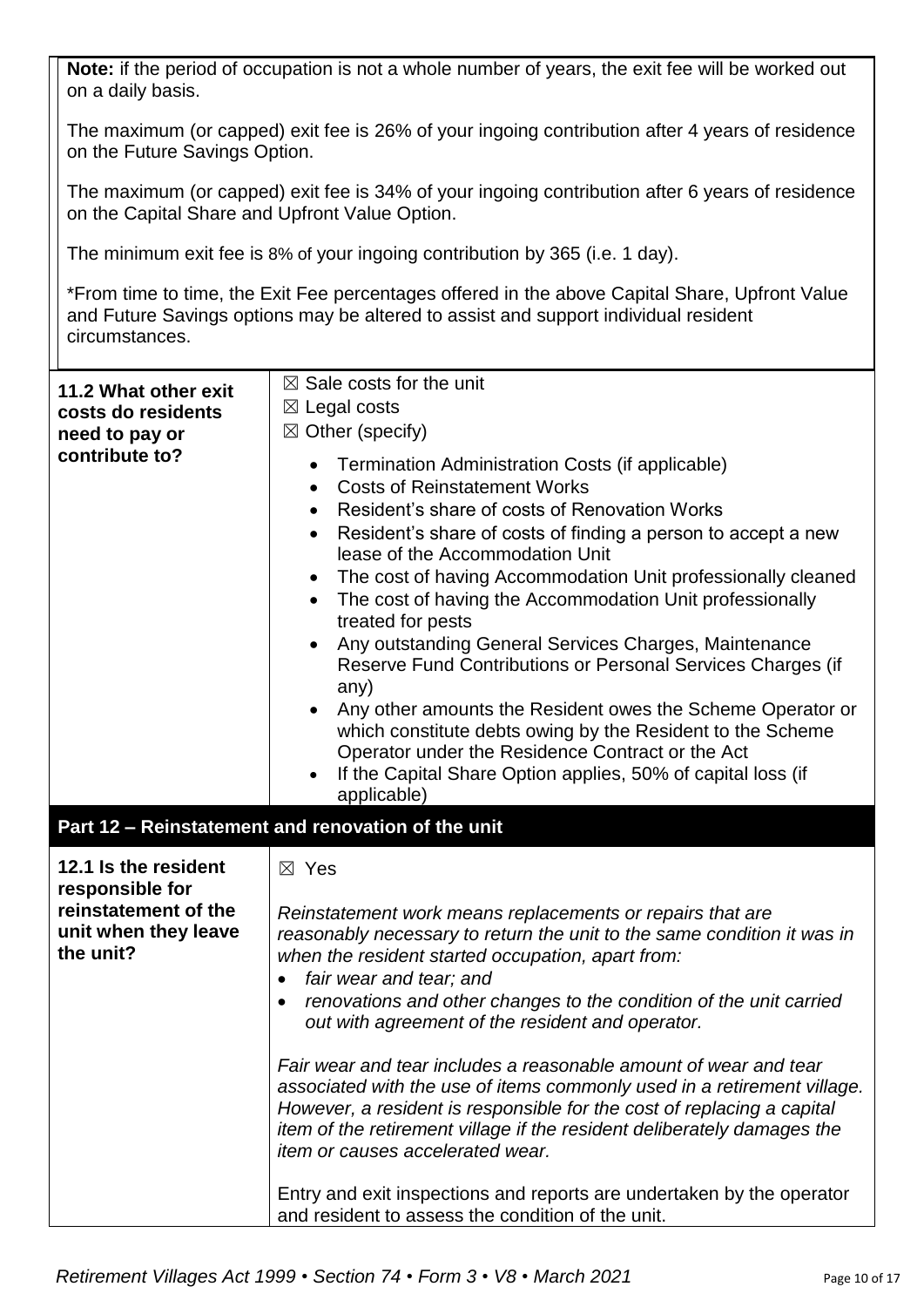| 12.2 Is the resident<br>responsible for<br>renovation of the unit<br>when they leave the<br>unit?                                                                                       | $\boxtimes$ Optional, only applies to residents who share in the capital gain on<br>the sale of their unit, and the resident pays 50% of any renovation<br>costs<br>Renovation means replacements or repairs other than reinstatement<br>work.<br>By law, the operator is responsible for the cost of any renovation work<br>on a former resident's unit, unless the residence contract provides for<br>the resident to share in the capital gain on the sale of the resident's<br>interest in the unit. Renovation costs are shared between the former<br>resident and operator in the same proportion as any capital gain is to<br>be shared under the residence contract.                                                                                                                                                                                                                                            |  |  |
|-----------------------------------------------------------------------------------------------------------------------------------------------------------------------------------------|-------------------------------------------------------------------------------------------------------------------------------------------------------------------------------------------------------------------------------------------------------------------------------------------------------------------------------------------------------------------------------------------------------------------------------------------------------------------------------------------------------------------------------------------------------------------------------------------------------------------------------------------------------------------------------------------------------------------------------------------------------------------------------------------------------------------------------------------------------------------------------------------------------------------------|--|--|
| Part 13 - Capital gain of losses                                                                                                                                                        |                                                                                                                                                                                                                                                                                                                                                                                                                                                                                                                                                                                                                                                                                                                                                                                                                                                                                                                         |  |  |
| 13.1 When the<br>resident's interest or<br>right to reside in the<br>unit is sold, does the<br>resident share in the<br>capital gain or capital<br>loss on the resale of<br>their unit? | If the Resident is on the Capital Share Option:<br>$\boxtimes$ Yes, the resident's share of the capital gain is 50%<br>the resident's share of the capital loss is 50%<br>If the Resident is on the Upfront Value or Future Savings Option:<br>$\boxtimes$ No                                                                                                                                                                                                                                                                                                                                                                                                                                                                                                                                                                                                                                                           |  |  |
| Part 14 - Exit entitlement or buyback of freehold units                                                                                                                                 |                                                                                                                                                                                                                                                                                                                                                                                                                                                                                                                                                                                                                                                                                                                                                                                                                                                                                                                         |  |  |
|                                                                                                                                                                                         | An exit entitlement is the amount the operator may be required to pay the former resident under a<br>residence contract after the right to reside is terminated and the former resident has left the unit.                                                                                                                                                                                                                                                                                                                                                                                                                                                                                                                                                                                                                                                                                                              |  |  |
| 14.1 How is the exit<br>entitlement which the<br>operator will pay the<br>resident worked out?                                                                                          | In summary (and dependent upon the financial option applying to the<br>Resident), the exit entitlement will repay the ingoing contribution<br>(excluding any Discount Amount) paid by the Resident and will<br>include the Resident's share of capital gain or capital loss (if any)<br>applying to the Resident less applicable fees payable by the<br>Resident (as detailed in the lease). The below formulas are used to<br>calculate the Resident's exit entitlement based on the financial<br>options currently available to the Resident as set out in item 9.2<br>above.<br>If the Capital Share Option Applies<br>The exit entitlement is calculated in accordance with the following<br>formula:<br>$EE = IC+G - (EF+D)$<br><b>OR</b><br><u>If the Upfront Value of Future Savings Option Applies</u><br>The exit entitlement is calculated in accordance with the following<br>formula:<br>$EE = IC - (EF+D)$ |  |  |
|                                                                                                                                                                                         | Where:<br>'EE' means the Exit Entitlement payable to you.                                                                                                                                                                                                                                                                                                                                                                                                                                                                                                                                                                                                                                                                                                                                                                                                                                                               |  |  |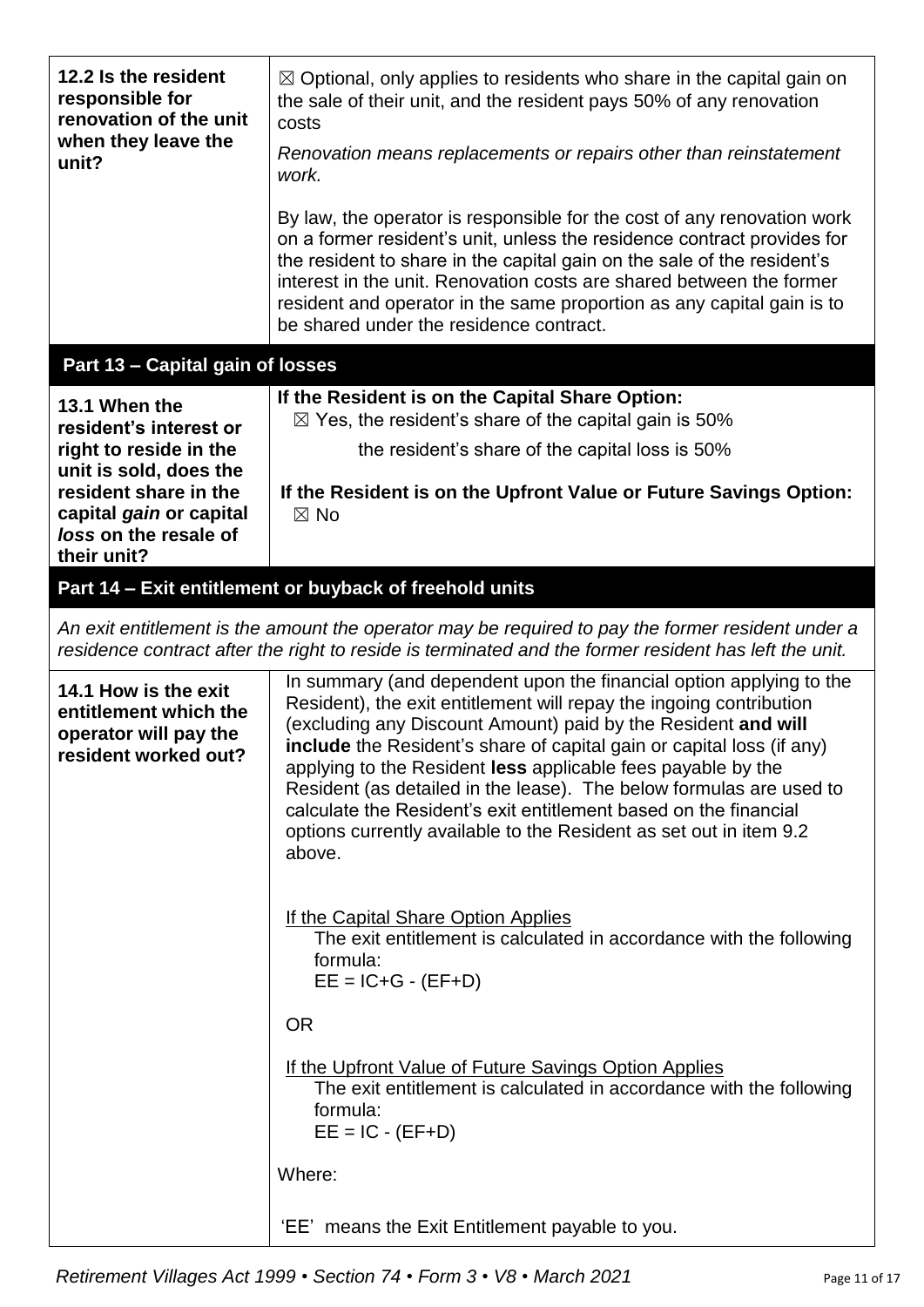|                                                                       | 'IC'                                                                                                                                                                                                                                                                                                                                                                                                                                                                                                                                                                                                                                                                                                                                                                                                                                                                                       |                                            | means the Ingoing Contribution (less the Discount Amount) paid<br>by you on commencement of your Lease.                                                                                                                                               |                                           |  |
|-----------------------------------------------------------------------|--------------------------------------------------------------------------------------------------------------------------------------------------------------------------------------------------------------------------------------------------------------------------------------------------------------------------------------------------------------------------------------------------------------------------------------------------------------------------------------------------------------------------------------------------------------------------------------------------------------------------------------------------------------------------------------------------------------------------------------------------------------------------------------------------------------------------------------------------------------------------------------------|--------------------------------------------|-------------------------------------------------------------------------------------------------------------------------------------------------------------------------------------------------------------------------------------------------------|-------------------------------------------|--|
|                                                                       | ʻGʻ                                                                                                                                                                                                                                                                                                                                                                                                                                                                                                                                                                                                                                                                                                                                                                                                                                                                                        |                                            | means the amount of your share of any Capital Gain or Capital<br>Loss (as applicable) and calculated in accordance with the terms<br>of your Lease (whereby a Capital Loss will be a negative (-)<br>amount and Capital Gain is positive (+) amount). |                                           |  |
|                                                                       |                                                                                                                                                                                                                                                                                                                                                                                                                                                                                                                                                                                                                                                                                                                                                                                                                                                                                            |                                            | 'EF' means the Exit Fee amount applying to you.                                                                                                                                                                                                       |                                           |  |
|                                                                       | 'D'                                                                                                                                                                                                                                                                                                                                                                                                                                                                                                                                                                                                                                                                                                                                                                                                                                                                                        | terms of your Lease.                       | means those Deductions payable by you in accordance with the                                                                                                                                                                                          |                                           |  |
| 14.2 When is the exit<br>entitlement payable?                         |                                                                                                                                                                                                                                                                                                                                                                                                                                                                                                                                                                                                                                                                                                                                                                                                                                                                                            |                                            | By law, the operator must pay the exit entitlement to a former resident<br>on or before the earliest of the following days:                                                                                                                           |                                           |  |
| 14.3 What is the<br>turnover of units for<br>sale in the village?     | the day stated in the residence contract which is 12 months after<br>$\bullet$<br>the termination of the residence contract<br>14 days after the settlement of the sale of the right to reside in the<br>$\bullet$<br>unit to the next resident or the operator<br>18 months after the termination date of the resident's right to reside<br>under the residence contract, even if the unit has not been resold,<br>unless the operator has been granted an extension for payment by<br>the Queensland Civil and Administrative Tribunal (QCAT).<br>In addition, an operator is entitled to see probate or letters of<br>administration before paying the exit entitlement of a former resident<br>who has died.<br>11 (5 under contract) accommodation units were vacant as at the end<br>of the last financial year<br>11 accommodation units were resold during the last financial year |                                            |                                                                                                                                                                                                                                                       |                                           |  |
|                                                                       | three financial years                                                                                                                                                                                                                                                                                                                                                                                                                                                                                                                                                                                                                                                                                                                                                                                                                                                                      |                                            | 10 months was the average length of time to sell a unit over the last                                                                                                                                                                                 |                                           |  |
| Part 15 - Financial management of the village                         |                                                                                                                                                                                                                                                                                                                                                                                                                                                                                                                                                                                                                                                                                                                                                                                                                                                                                            |                                            |                                                                                                                                                                                                                                                       |                                           |  |
| 15.1 What is the                                                      |                                                                                                                                                                                                                                                                                                                                                                                                                                                                                                                                                                                                                                                                                                                                                                                                                                                                                            |                                            | General Services Charges Fund for the last 3 years                                                                                                                                                                                                    |                                           |  |
| financial status for the<br>funds that the<br>operator is required to | Financial<br>Year<br>2020-21                                                                                                                                                                                                                                                                                                                                                                                                                                                                                                                                                                                                                                                                                                                                                                                                                                                               | Deficit/<br><b>Surplus</b><br>$-$ \$36,751 | <b>Balance</b><br>\$53,753                                                                                                                                                                                                                            | Change from<br>previous year<br>$-40.61%$ |  |
| maintain under the                                                    | 2019-20                                                                                                                                                                                                                                                                                                                                                                                                                                                                                                                                                                                                                                                                                                                                                                                                                                                                                    | \$32,647                                   | \$90,504                                                                                                                                                                                                                                              | 14.82%                                    |  |
| <b>Retirement Villages</b><br>Act 1999?                               | 2018-19                                                                                                                                                                                                                                                                                                                                                                                                                                                                                                                                                                                                                                                                                                                                                                                                                                                                                    | \$28,434                                   | \$57,857                                                                                                                                                                                                                                              | $-3.36%$                                  |  |
|                                                                       | Balance of General Services Charges Fund for last<br>financial year OR last quarter if no full financial year<br>\$53,753<br>available                                                                                                                                                                                                                                                                                                                                                                                                                                                                                                                                                                                                                                                                                                                                                     |                                            |                                                                                                                                                                                                                                                       |                                           |  |
|                                                                       | Balance of Maintenance Reserve Fund for last<br>financial year OR last quarter if no full financial year<br>\$510,167<br>available                                                                                                                                                                                                                                                                                                                                                                                                                                                                                                                                                                                                                                                                                                                                                         |                                            |                                                                                                                                                                                                                                                       |                                           |  |
|                                                                       | available                                                                                                                                                                                                                                                                                                                                                                                                                                                                                                                                                                                                                                                                                                                                                                                                                                                                                  |                                            | Balance of Capital Replacement Fund for the last<br>financial year OR last quarter if no full financial year                                                                                                                                          | \$2,375,661                               |  |
|                                                                       |                                                                                                                                                                                                                                                                                                                                                                                                                                                                                                                                                                                                                                                                                                                                                                                                                                                                                            | to the Capital Replacement Fund            | Percentage of a resident ingoing contribution applied                                                                                                                                                                                                 | 0%                                        |  |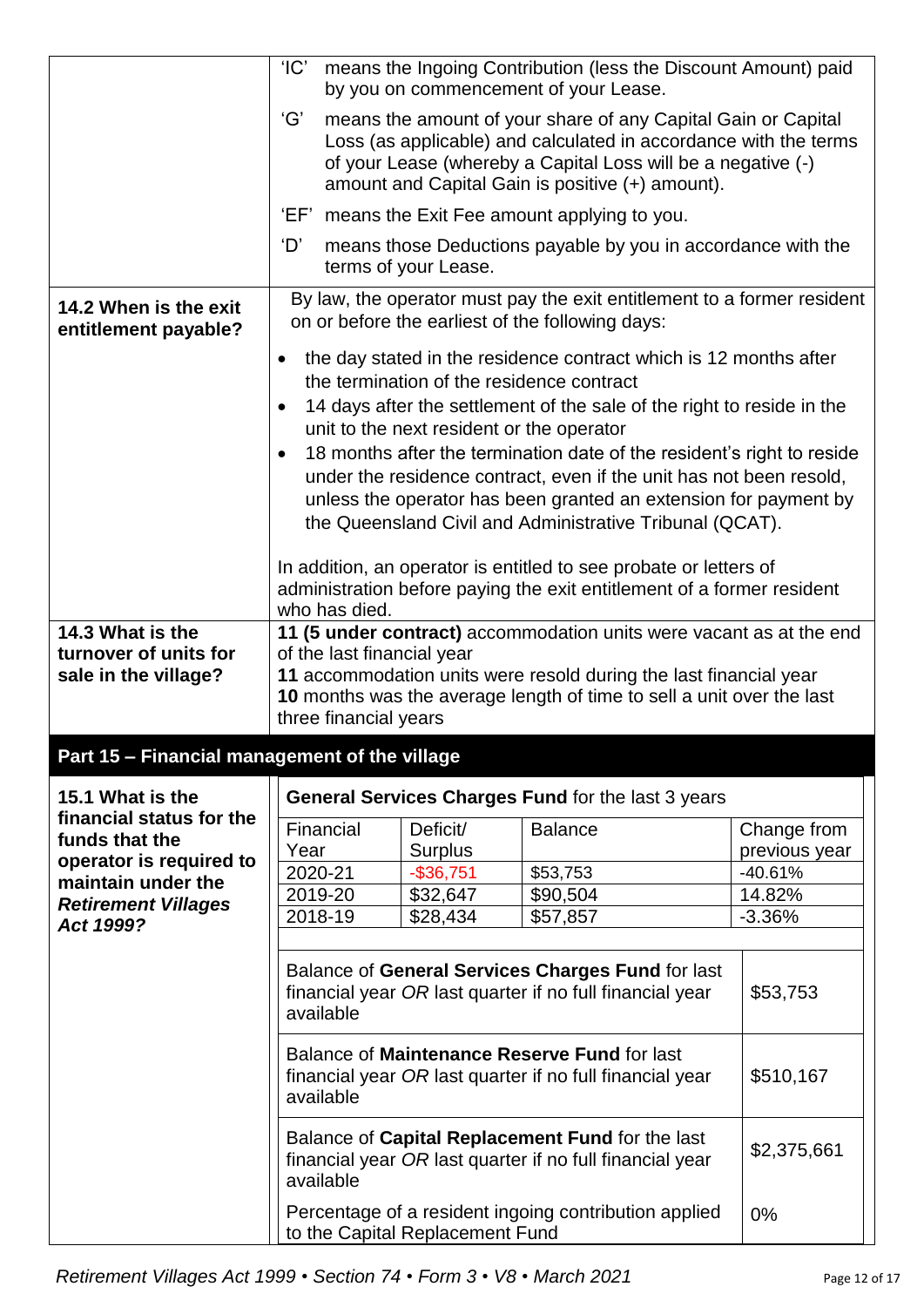| Part 16 - Insurance                                                                                                                                                                                                                                                                                                                                                                                        | By the end of each financial year, the village operator<br>ensures that the Capital Replacement Fund contains<br>the amount required for that financial year, as<br>determined with the assistance of the quantity<br>surveyor's report.                                                                                                                                                                                                                                                                                                                                                                                                                                                                                                                                                                                                           |  |  |  |
|------------------------------------------------------------------------------------------------------------------------------------------------------------------------------------------------------------------------------------------------------------------------------------------------------------------------------------------------------------------------------------------------------------|----------------------------------------------------------------------------------------------------------------------------------------------------------------------------------------------------------------------------------------------------------------------------------------------------------------------------------------------------------------------------------------------------------------------------------------------------------------------------------------------------------------------------------------------------------------------------------------------------------------------------------------------------------------------------------------------------------------------------------------------------------------------------------------------------------------------------------------------------|--|--|--|
| The village operator must take out general insurance, to full replacement value, for the retirement<br>village, including for:<br>communal facilities; and<br>the accommodation units, other than accommodation units owned by residents.<br>Residents contribute towards the cost of this insurance as part of the General Services Charge.<br>16.1 Is the resident<br>$\boxtimes$ Yes<br>responsible for |                                                                                                                                                                                                                                                                                                                                                                                                                                                                                                                                                                                                                                                                                                                                                                                                                                                    |  |  |  |
| arranging any<br>insurance cover?                                                                                                                                                                                                                                                                                                                                                                          | If yes, the resident is responsible for these insurance policies:<br>Contents insurance.                                                                                                                                                                                                                                                                                                                                                                                                                                                                                                                                                                                                                                                                                                                                                           |  |  |  |
| Part 17 - Living in the village<br>Trial or settling in period in the village                                                                                                                                                                                                                                                                                                                              |                                                                                                                                                                                                                                                                                                                                                                                                                                                                                                                                                                                                                                                                                                                                                                                                                                                    |  |  |  |
| 17.1 Does the village<br>offer prospective<br>residents a trial period<br>or a settling in period<br>in the village?<br>If yes:<br>provide details<br>including, length of<br>period, relevant time<br>frames and any costs or<br>conditions                                                                                                                                                               | $\boxtimes$ Yes<br>The resident is entitled to a three (3) month trial period commencing<br>from the date the resident first occupies the Accommodation Unit. If<br>the Resident permanently vacates the Accommodation Unit within the<br>trial period they will be entitled to receive a refund of their ingoing<br>contribution (less the discount amount) paid. The resident will not be<br>required to pay an exit fee, but may be required to pay fair market rent<br>for the duration of their occupancy and any costs to repair damage to<br>the accommodation unit. The resident will be paid their refund the<br>earlier of 14 days after locating a new resident or 12 months after they<br>permanently vacated the Accommodation Unit.                                                                                                  |  |  |  |
| <b>Pets</b>                                                                                                                                                                                                                                                                                                                                                                                                |                                                                                                                                                                                                                                                                                                                                                                                                                                                                                                                                                                                                                                                                                                                                                                                                                                                    |  |  |  |
| 17.2 Are residents<br>allowed to keep pets?<br>If yes: specify any<br>restrictions or conditions<br>on pet ownership                                                                                                                                                                                                                                                                                       | $\boxtimes$ Yes<br>If yes: specify any restrictions or conditions on pet ownership<br>Not to keep in the Accommodation Unit, or elsewhere in the<br>Retirement Village, any animal without the Scheme Operator's<br>prior written consent, which may be granted or withheld in the<br>Scheme Operator's absolute discretion.<br>To comply with all reasonable conditions imposed by the<br>$\bullet$<br>Scheme Operator concerning the keeping of any animal.<br>To comply with the Scheme Operator's directions revoking<br>consent to keep an animal in the Accommodation Unit or<br>elsewhere in the Retirement Village, the Scheme Operator<br>being entitled to revoke its consent if the animal creates a<br>nuisance which does not cease within a reasonable time after<br>notice thereof is given by the Scheme Operator to the Resident. |  |  |  |
| <b>Visitors</b>                                                                                                                                                                                                                                                                                                                                                                                            |                                                                                                                                                                                                                                                                                                                                                                                                                                                                                                                                                                                                                                                                                                                                                                                                                                                    |  |  |  |
| 17.3 Are there<br>restrictions on visitors                                                                                                                                                                                                                                                                                                                                                                 | $\boxtimes$ Yes<br>If yes: specify any restrictions or conditions on visitors (e.g. length<br>of stay, arrange with manager)<br>Not to permit any person other than the Resident to occupy the                                                                                                                                                                                                                                                                                                                                                                                                                                                                                                                                                                                                                                                     |  |  |  |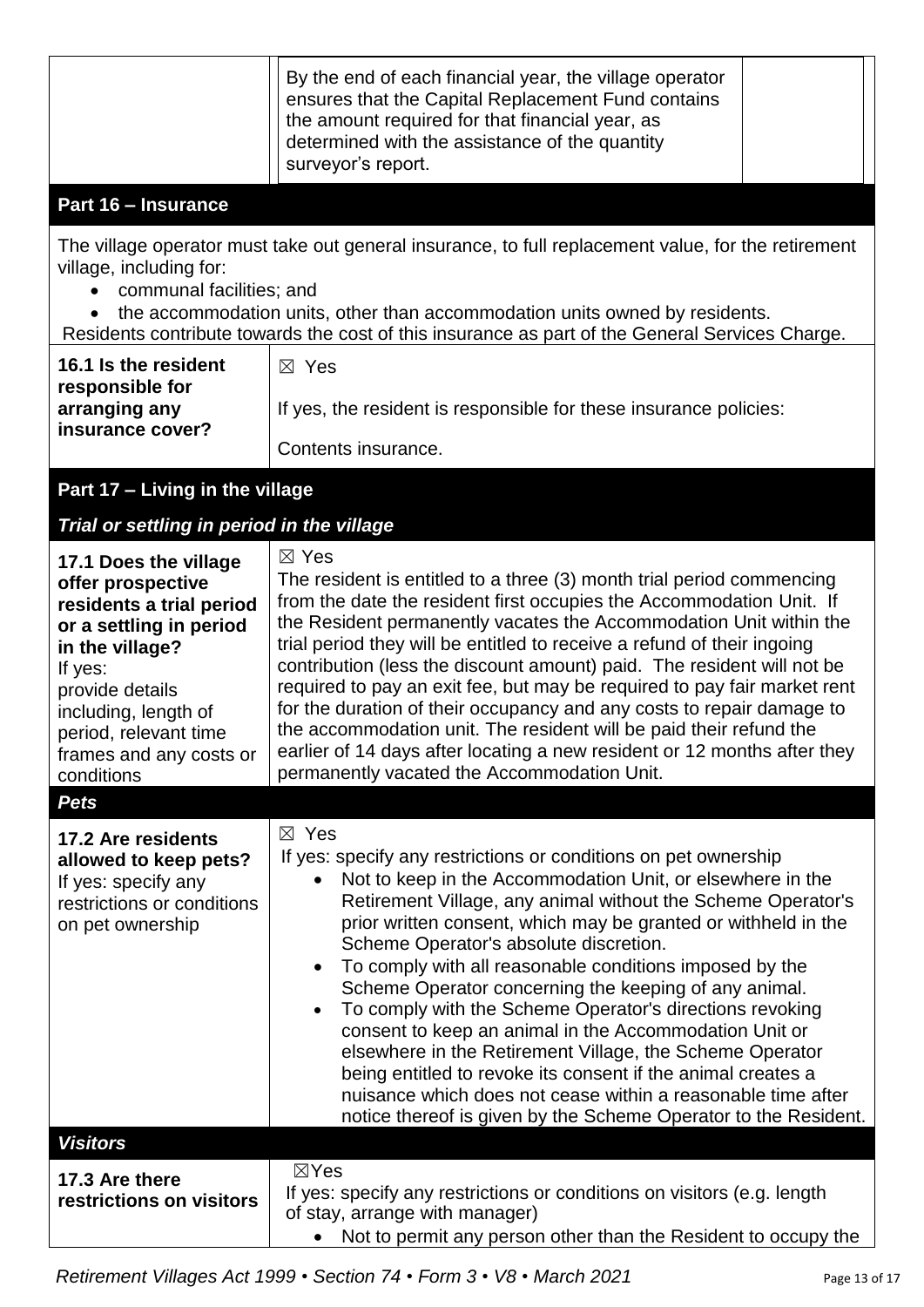| staying with residents<br>or visiting?                                                                                  | Accommodation Unit without the Scheme Operator's prior<br>written consent, unless the visitor is at least 18 years of age<br>and the visit is for a duration of less than one (1) month in any<br>twelve (12) month period.<br>consent may be revoked at any time or made subject to<br>conditions which the Scheme Operator may in its absolute<br>discretion determine and the Resident will promptly and at all<br>times comply with such conditions and revocation.<br>To remain in occupation of the Accommodation Unit at all times<br>while visitors are staying in the Accommodation Unit unless the<br>Scheme Operator otherwise consents.<br>To ensure that visitors comply with the rules and regulations of<br>the Retirement Village and that they do not interfere with the<br>rights and enjoyment of other residents at the Retirement<br>Village.<br>To acknowledge that the Scheme Operator may exclude and<br>restrain any person from entering the Accommodation Unit or<br>the Retirement Village other than bona fide visitors of the<br>Resident who comply with the rules and regulations of the<br>Retirement Village. Without in any way limiting the meaning of<br>the term 'bona fide' any person who is in breach of the rules<br>and regulations of the Retirement Village and who having been<br>notified of such breach commits a further breach of the rules<br>and regulations (whether of a like nature or not) will for the<br>purpose of this section be deemed not to be bona fide.<br>Whenever requested by the Scheme Operator, to direct any<br>$\bullet$<br>person situated on or purporting to enter the Retirement Village<br>who does not observe the rules and regulations of the<br>Retirement Village or is deemed not to be bona fide to leave or<br>refrain from entering the Retirement Village.<br>Not to permit any person of unsound mind or drunken state to |
|-------------------------------------------------------------------------------------------------------------------------|---------------------------------------------------------------------------------------------------------------------------------------------------------------------------------------------------------------------------------------------------------------------------------------------------------------------------------------------------------------------------------------------------------------------------------------------------------------------------------------------------------------------------------------------------------------------------------------------------------------------------------------------------------------------------------------------------------------------------------------------------------------------------------------------------------------------------------------------------------------------------------------------------------------------------------------------------------------------------------------------------------------------------------------------------------------------------------------------------------------------------------------------------------------------------------------------------------------------------------------------------------------------------------------------------------------------------------------------------------------------------------------------------------------------------------------------------------------------------------------------------------------------------------------------------------------------------------------------------------------------------------------------------------------------------------------------------------------------------------------------------------------------------------------------------------------------------------------------------------------------------------------------------------------------|
|                                                                                                                         | reside in or be about the Accommodation Unit.<br>Not to take in any boarders or lodgers.                                                                                                                                                                                                                                                                                                                                                                                                                                                                                                                                                                                                                                                                                                                                                                                                                                                                                                                                                                                                                                                                                                                                                                                                                                                                                                                                                                                                                                                                                                                                                                                                                                                                                                                                                                                                                            |
| <b>Village by-laws and village rules</b>                                                                                |                                                                                                                                                                                                                                                                                                                                                                                                                                                                                                                                                                                                                                                                                                                                                                                                                                                                                                                                                                                                                                                                                                                                                                                                                                                                                                                                                                                                                                                                                                                                                                                                                                                                                                                                                                                                                                                                                                                     |
| 17.4 Does the village<br>have village by-laws?                                                                          | $\boxtimes$ No<br>By law, residents may, by special resolution at a residents meeting and<br>with the agreement of the operator, make, change or revoke by-laws<br>for the village.<br>Note: See notice at end of document regarding inspection of village<br>by-laws                                                                                                                                                                                                                                                                                                                                                                                                                                                                                                                                                                                                                                                                                                                                                                                                                                                                                                                                                                                                                                                                                                                                                                                                                                                                                                                                                                                                                                                                                                                                                                                                                                               |
| 17.5 Does the operator<br>have other rules for<br>the village.                                                          | $\boxtimes$ Yes<br>If yes: Rules may be made available on request                                                                                                                                                                                                                                                                                                                                                                                                                                                                                                                                                                                                                                                                                                                                                                                                                                                                                                                                                                                                                                                                                                                                                                                                                                                                                                                                                                                                                                                                                                                                                                                                                                                                                                                                                                                                                                                   |
| <b>Resident input</b>                                                                                                   |                                                                                                                                                                                                                                                                                                                                                                                                                                                                                                                                                                                                                                                                                                                                                                                                                                                                                                                                                                                                                                                                                                                                                                                                                                                                                                                                                                                                                                                                                                                                                                                                                                                                                                                                                                                                                                                                                                                     |
| 17.6 Does the village<br>have a residents<br>committee established<br>under the Retirement<br><b>Villages Act 1999?</b> | $\boxtimes$ Yes<br>By law, residents are entitled to elect and form a residents committee<br>to deal with the operator on behalf of residents about the day-to-day<br>running of the village and any complaints or proposals raised by<br>residents.<br>You may like to ask the village manager about an opportunity to talk<br>with members of the resident committee about living in this village.                                                                                                                                                                                                                                                                                                                                                                                                                                                                                                                                                                                                                                                                                                                                                                                                                                                                                                                                                                                                                                                                                                                                                                                                                                                                                                                                                                                                                                                                                                                |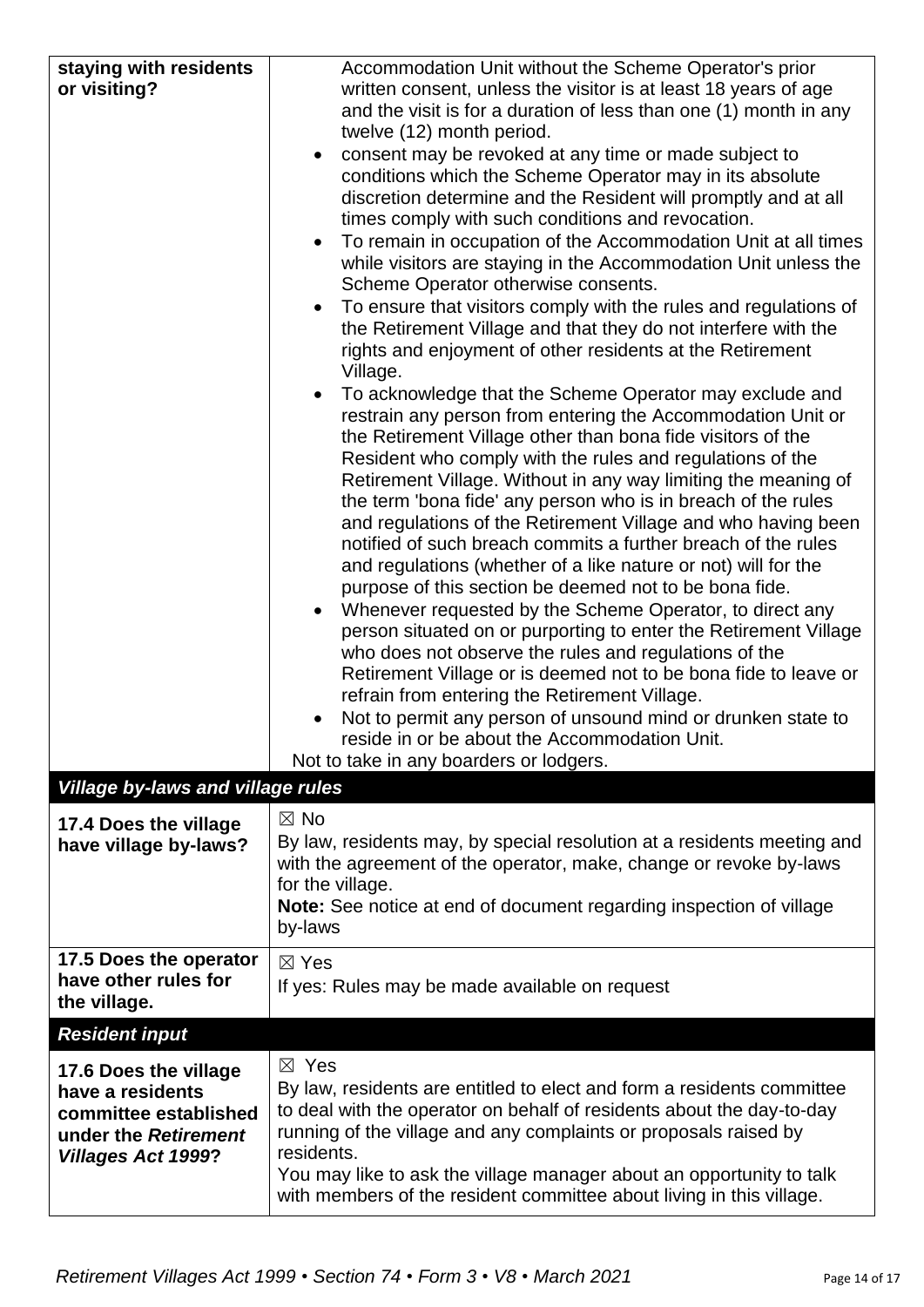| <b>Part 18 - Accreditation</b>                                                                                                                                                                                                                                                                                                                                                                                                                                                                                                                                                                                                                                                                                                                                                                                                                                                                                                                                                                                                                                                                                                                                                                                                                                                                                                                   |                                                                                        |  |  |  |
|--------------------------------------------------------------------------------------------------------------------------------------------------------------------------------------------------------------------------------------------------------------------------------------------------------------------------------------------------------------------------------------------------------------------------------------------------------------------------------------------------------------------------------------------------------------------------------------------------------------------------------------------------------------------------------------------------------------------------------------------------------------------------------------------------------------------------------------------------------------------------------------------------------------------------------------------------------------------------------------------------------------------------------------------------------------------------------------------------------------------------------------------------------------------------------------------------------------------------------------------------------------------------------------------------------------------------------------------------|----------------------------------------------------------------------------------------|--|--|--|
| 18.1 Is the village<br>voluntarily accredited<br>through an industry-<br>based accreditation<br>scheme?                                                                                                                                                                                                                                                                                                                                                                                                                                                                                                                                                                                                                                                                                                                                                                                                                                                                                                                                                                                                                                                                                                                                                                                                                                          | $\boxtimes$ No, village is not accredited                                              |  |  |  |
| Note: Retirement village accreditation schemes are industry-based schemes. The Retirement<br>Villages Act 1999 does not establish an accreditation scheme or standards for retirement villages.                                                                                                                                                                                                                                                                                                                                                                                                                                                                                                                                                                                                                                                                                                                                                                                                                                                                                                                                                                                                                                                                                                                                                  |                                                                                        |  |  |  |
| <b>Part 19 - Waiting list</b>                                                                                                                                                                                                                                                                                                                                                                                                                                                                                                                                                                                                                                                                                                                                                                                                                                                                                                                                                                                                                                                                                                                                                                                                                                                                                                                    |                                                                                        |  |  |  |
| 19.1 Does the village<br>maintain a waiting list<br>for entry?<br>If yes,<br>what is the fee to join<br>$\bullet$<br>the waiting list?                                                                                                                                                                                                                                                                                                                                                                                                                                                                                                                                                                                                                                                                                                                                                                                                                                                                                                                                                                                                                                                                                                                                                                                                           | $\boxtimes$ Yes<br>$\boxtimes$ No fee                                                  |  |  |  |
| <b>Access to documents</b>                                                                                                                                                                                                                                                                                                                                                                                                                                                                                                                                                                                                                                                                                                                                                                                                                                                                                                                                                                                                                                                                                                                                                                                                                                                                                                                       |                                                                                        |  |  |  |
| The following operational documents are held by the retirement village scheme operator<br>and a prospective resident or resident may make a written request to the operator to<br>inspect or take a copy of these documents free of charge. The operator must comply with<br>the request by the date stated by the prospective resident or resident (which must be at<br>least seven days after the request is given).                                                                                                                                                                                                                                                                                                                                                                                                                                                                                                                                                                                                                                                                                                                                                                                                                                                                                                                           |                                                                                        |  |  |  |
| $\boxtimes$<br>Certificate of registration for the retirement village scheme<br>Certificate of title or current title search for the retirement village land<br>$\Box$<br>$\boxtimes$<br>Village site plan<br>$\boxtimes$<br>Plans showing the location, floor plan or dimensions of accommodation units in the village<br>$\Box$<br>Plans of any units or facilities under construction<br>The annual financial statements and report presented to the previous annual meeting<br>$\boxtimes$<br>of the retirement village<br>Statements of the balance of the capital replacement fund, or maintenance reserve fund<br>$\boxtimes$<br>or general services charges fund (or income and expenditure for general services) at the<br>end of the previous three financial years of the retirement village<br>Statements of the balance of any Body Corporate administrative fund or sinking fund at the<br>$\Box$<br>end of the previous three years of the retirement village<br>Examples of contracts that residents may have to enter into<br>$\boxtimes$<br>Village dispute resolution process<br>$\times$<br>Village insurance policies and certificates of currency<br>$\times$<br>A current public information document (PID) continued in effect under section 237I of the<br>$\Box$<br>Act (this applies to existing residence contracts) |                                                                                        |  |  |  |
| An example request form containing all the necessary information you must include in your<br>request is available on the Department of Housing and Public Works website.                                                                                                                                                                                                                                                                                                                                                                                                                                                                                                                                                                                                                                                                                                                                                                                                                                                                                                                                                                                                                                                                                                                                                                         |                                                                                        |  |  |  |
| <b>Further Information</b>                                                                                                                                                                                                                                                                                                                                                                                                                                                                                                                                                                                                                                                                                                                                                                                                                                                                                                                                                                                                                                                                                                                                                                                                                                                                                                                       |                                                                                        |  |  |  |
|                                                                                                                                                                                                                                                                                                                                                                                                                                                                                                                                                                                                                                                                                                                                                                                                                                                                                                                                                                                                                                                                                                                                                                                                                                                                                                                                                  | If you would like more information, contact the Department of Housing and Public Works |  |  |  |

on 13 QGOV (13 74 68) or visit our website at **[www.hpw.qld.gov.au](http://www.hpw.qld.gov.au/)**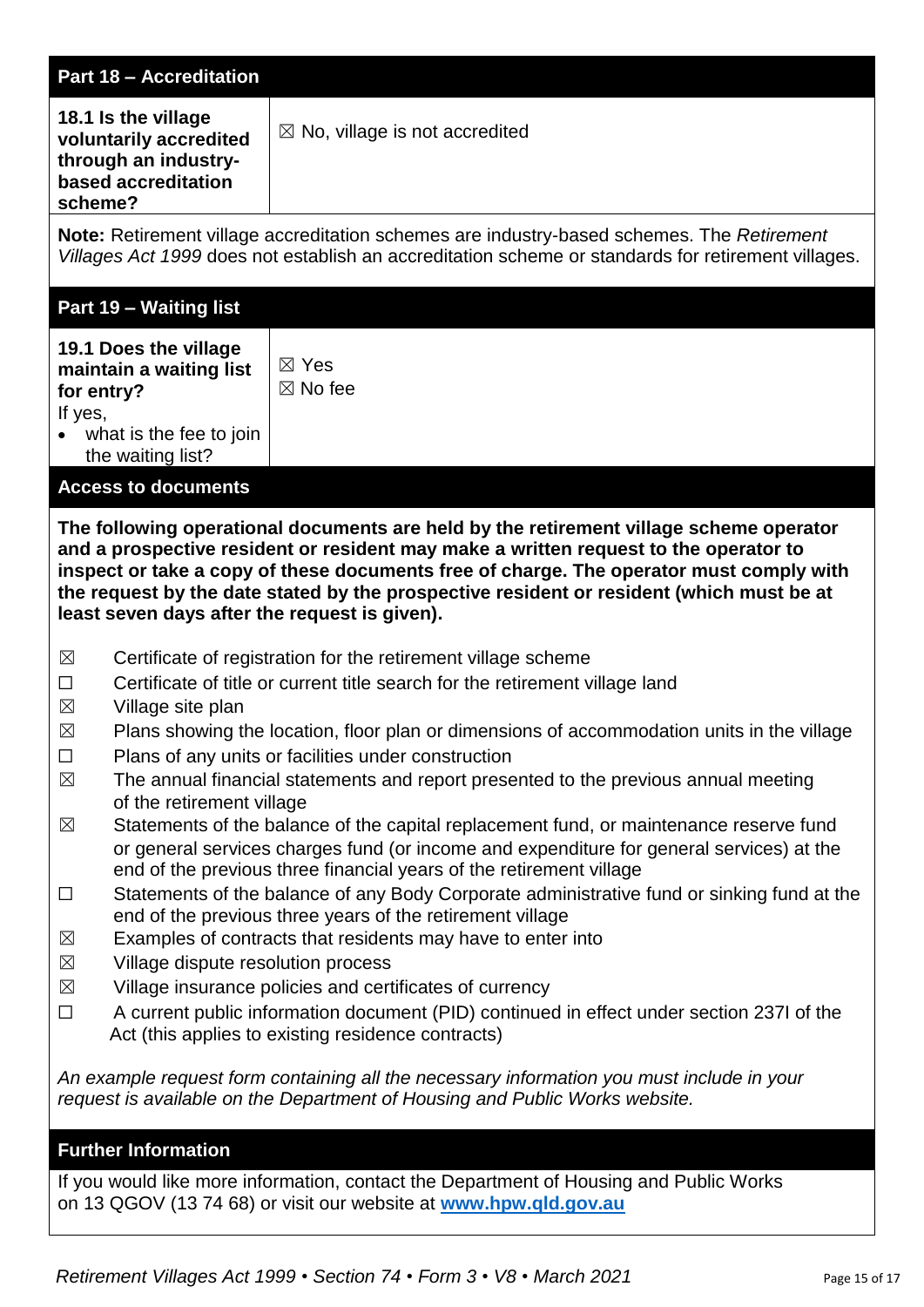#### **General Information**

General information and fact sheets on retirement villages: [www.qld.gov.au/retirementvillages](http://www.qld.gov.au/retirementvillages) For more information on retirement villages and other seniors living options: [www.qld.gov.au/seniorsliving](http://www.qld.gov.au/seniorsliving)

#### **Regulatory Services, Department of Housing and Public Works**

Regulatory Services administers the *Retirement Villages Act 1999*. This includes investigating complaints and alleged breaches of the Act. Department of Housing and Public Works GPO Box 690, Brisbane, QLD 4001 Phone: 07 3008 3450 Email: regulatoryservices@hpw.qld.gov.au Website: [www.hpw.qld.gov.au/housing](http://www.hpw.qld.gov.au/housing)

#### **Queensland Retirement Village and Park Advice Service (QRVPAS)**

Specialist service providing free information and legal assistance for residents and prospective residents of retirement villages and manufactured home parks in Queensland. Caxton Legal Centre Inc. 1 Manning Street, South Brisbane, QLD 4101 Phone: 07 3214 6333 Email: caxton@caxton.org.au Website: [www.caxton.org.au](http://www.caxton.org.au/)

#### **Department of Human Services (Australian Government)**

Information on planning for retirement and how moving into a retirement village can affect your pension Phone: 132 300 Website: [www.humanservices.gov.au/individuals/subjects/age-pension-and-planning-your](file:///C:/Users/juliet.gross/AppData/Roaming/Microsoft/Word/www.humanservices.gov.au/individuals/subjects/age-pension-and-planning-your-retirement)[retirement](file:///C:/Users/juliet.gross/AppData/Roaming/Microsoft/Word/www.humanservices.gov.au/individuals/subjects/age-pension-and-planning-your-retirement)

#### **Seniors Legal and Support Service**

These centres provide free legal and support services for seniors concerned about elder abuse, mistreatment or financial exploitation. Caxton Legal Centre Inc. 1 Manning Street, South Brisbane, QLD 4101 Phone: 07 3214 6333 Email: caxton@caxton.org.au Website: [https://caxton.org.au](https://caxton.org.au/)

#### **Queensland Law Society**

Find a solicitor Law Society House 179 Ann Street, Brisbane, QLD 4000 Phone: 1300 367 757 Email: info@gls.com.au Website: [www.qls.com.au](http://www.qls.com.au/)

## **Queensland Civil and Administrative Tribunal (QCAT**)

This independent decision-making body helps resolve disputes and reviews administrative decisions.

GPO Box 1639, Brisbane, QLD 4001